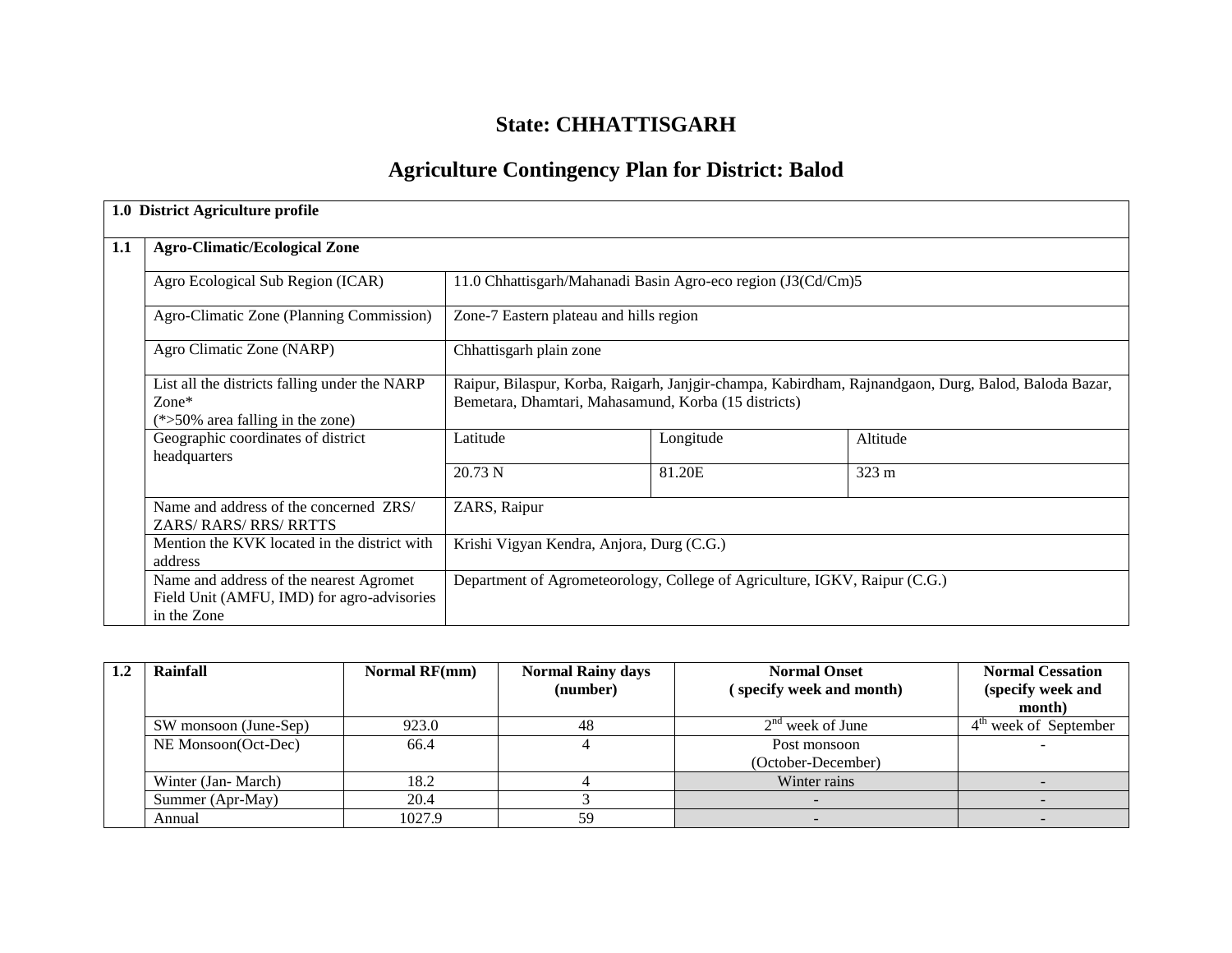| Land use         | Geographical | Cultivable | Forest | Land under   | Permanent | Cultivable | Land       | Barren and   | Current              | Other  |
|------------------|--------------|------------|--------|--------------|-----------|------------|------------|--------------|----------------------|--------|
| pattern of the   | area         | area       | area   | non-         | pastures  | wasteland  | under      | uncultivable | fallows              | fallow |
| district (latest |              |            |        | agricultural |           |            | Misc. tree | land         |                      |        |
| statistics)      |              |            |        | use          |           |            | crops and  |              |                      |        |
|                  |              |            |        |              |           |            | groves     |              |                      |        |
| Area $('000 ha)$ | 352.7        | 255.8      | 24.9   | 31.8         | 19.       |            | U.I        | 5.0          | $\sim$ $\sim$<br>3.3 | 4.2    |

**\*Agricultural statistic Chhattisgarh 2013**

| 1.4   Major Soils (common names like red sandy<br>loam deep soils $(\text{etc.})^*$ | Area $(900 \text{ ha})$ | Percent $(\% )$ of total |
|-------------------------------------------------------------------------------------|-------------------------|--------------------------|
| 1. Entisol (Bhata-gravely)                                                          |                         |                          |
| 2. Inceptisol (Matasi-Sandyloam)                                                    |                         |                          |
| 3. Alfisols (Dorsa-clayloam)                                                        |                         |                          |
| 4. Vertisols (Kanhar-clayey)                                                        |                         |                          |
| 5. Bharri                                                                           |                         |                          |

\* mention colour, depth and texture (heavy, light, sandy, loamy, clayey etc) and give vernacular name, if any, in brackets (data source: Soil Resource Maps of NBSS & LUP)

Source: Agricultural Statistics, 2010, Directorate of Agriculture, Govt. of Chhattisgarh

| 1.5 | <b>Agricultural land use</b> | Area $('000 ha)$ | Cropping intensity % |
|-----|------------------------------|------------------|----------------------|
|     | Net sown area                | 76.8             | 143                  |
|     | Area sown more than once     | 79.0             |                      |
|     | Gross cropped area           | 255.8            |                      |

| 1.6 | <b>Irrigation</b>            | Area $('000 ha)$ |                  |                                    |  |  |  |
|-----|------------------------------|------------------|------------------|------------------------------------|--|--|--|
|     | Net irrigated area           | 89.7             |                  |                                    |  |  |  |
|     | Gross irrigated area         | 104.2            |                  |                                    |  |  |  |
|     | Rainfed area                 | 151.5            |                  |                                    |  |  |  |
|     | <b>Sources of Irrigation</b> | Number           | Area $('000 ha)$ | Percentage of total irrigated area |  |  |  |
|     | Canals                       | 32               | 67.499           |                                    |  |  |  |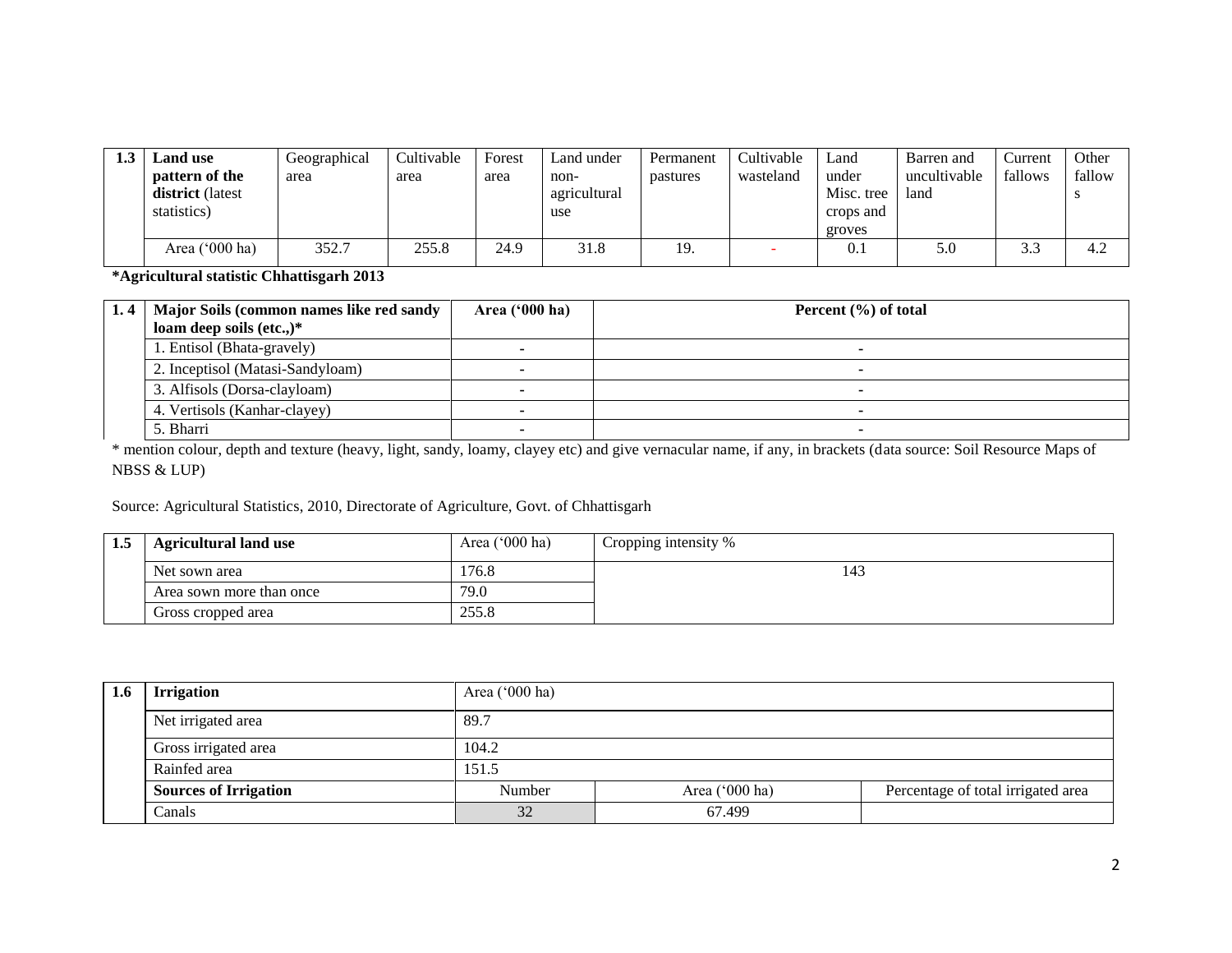| Tanks                                                                                                      | 183                       | 4.808                                       |                                                                                                   |
|------------------------------------------------------------------------------------------------------------|---------------------------|---------------------------------------------|---------------------------------------------------------------------------------------------------|
| Open wells                                                                                                 | 462                       | 0.931                                       |                                                                                                   |
| Bore wells                                                                                                 | 11505                     | 28.711                                      |                                                                                                   |
| Lift irrigation schemes                                                                                    |                           | $\overline{\phantom{a}}$                    |                                                                                                   |
| Micro-irrigation                                                                                           |                           |                                             |                                                                                                   |
| Other sources (please specify)                                                                             |                           | 0.646                                       |                                                                                                   |
| <b>Total Irrigated Area</b>                                                                                |                           | 102.595                                     |                                                                                                   |
| Pump sets                                                                                                  | 12544                     |                                             |                                                                                                   |
| No. of Tractors                                                                                            |                           |                                             |                                                                                                   |
| Groundwater availability and use* (Data<br>source: State/Central Ground water<br><b>Department /Board)</b> | No. of blocks/<br>Tehsils | $(\%)$ area                                 | Quality of water (specify the problem<br>such as high levels of arsenic,<br>fluoride, saline etc) |
| Over exploited                                                                                             | Nil                       |                                             |                                                                                                   |
| Critical                                                                                                   | <b>Nil</b>                |                                             |                                                                                                   |
| Semi-critical                                                                                              | Nil                       |                                             |                                                                                                   |
| Safe                                                                                                       | 15                        | 100                                         |                                                                                                   |
| Wastewater availability and use                                                                            | Nil                       |                                             |                                                                                                   |
| Ground water quality                                                                                       |                           | Potable and suitable for irrigation as well |                                                                                                   |
| *over-exploited: groundwater utilization > 100%; critical: 90-100%; semi-critical: 70-90%; safe: <70%      |                           |                                             |                                                                                                   |

Source: Directorate of Agriculture, Govt. of Chhattisgarh

Source: Agricultural Statistics, 2013, Commissioner of land records, Govt. of Chhattisgarh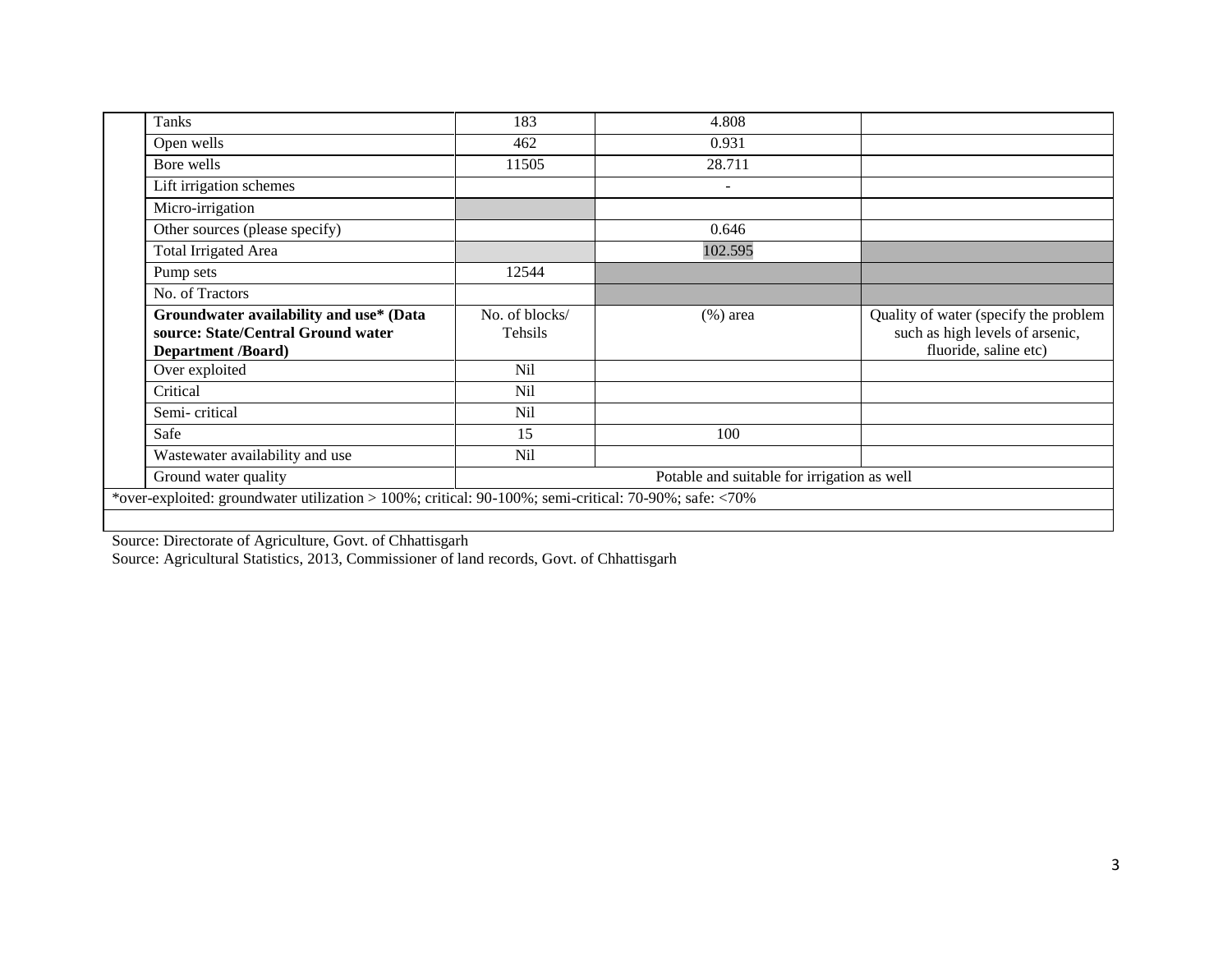| 1.7 | S.No.             | Major field crops<br>cultivated | Area ('000 ha)           |                          |                          |                          |                          |                          |                          |                     |
|-----|-------------------|---------------------------------|--------------------------|--------------------------|--------------------------|--------------------------|--------------------------|--------------------------|--------------------------|---------------------|
|     |                   |                                 |                          | <b>Kharif</b>            |                          | Rabi                     |                          |                          |                          |                     |
|     |                   |                                 | <b>Irrigated</b>         | <b>Rainfed</b>           | <b>Total</b>             | <b>Irrigated</b>         | <b>Rainfed</b>           | <b>Total</b>             | <b>Summer</b>            | <b>Grand</b> total  |
|     | 1                 | Rice                            | 96.0                     | 81.2                     | 177.2                    | $\sim$                   | $\overline{\phantom{a}}$ | $\mathcal{L}$            | $\mathbf{r}$             | 177.2               |
|     | $\overline{2}$    | Wheat                           | $\overline{\phantom{a}}$ | $\overline{\phantom{a}}$ | $\overline{\phantom{0}}$ | $\overline{2.1}$         | $\overline{1.5}$         | $\overline{3.6}$         | $\blacksquare$           | $\overline{3.6}$    |
|     | 3                 | Jowar                           | $\overline{\phantom{a}}$ | $\overline{0.01}$        | 0.01                     | $\blacksquare$           | 0.002                    | 0.002                    | $\blacksquare$           | 0.01                |
|     | 4                 | Maize                           | $\overline{\phantom{a}}$ | 0.1                      | 0.1                      | $\blacksquare$           | $\overline{\phantom{a}}$ | $\equiv$                 | $\overline{\phantom{a}}$ | $\overline{0.1}$    |
|     | 5                 | Millets                         | $\overline{\phantom{a}}$ | 1.3                      | 1.3                      | $\blacksquare$           | $\blacksquare$           | $\blacksquare$           | $\blacksquare$           | 1.3                 |
|     | 6.                | <b>Total Cereals</b>            | $\blacksquare$           | $\equiv$                 | 178.6                    | $\blacksquare$           | $\blacksquare$           | 3.6                      | $\blacksquare$           | 182.2               |
|     | 7.                | Pigeonpea                       | $\sim$                   | $\overline{0.6}$         | $\sim$                   | $\blacksquare$           | $\mathbf{r}$             |                          | $\mathbf{r}$             | 0.6                 |
|     | 8.                | Gram                            | $\overline{\phantom{a}}$ | $\blacksquare$           | $\blacksquare$           | $\overline{\phantom{a}}$ | $\blacksquare$           | 7.9                      | $\blacksquare$           | 7.9                 |
|     | 9.                | <b>GreenGram</b>                | $\blacksquare$           | 0.2                      | $\overline{a}$           | $\omega$                 | $\overline{\phantom{a}}$ | $\equiv$                 | $\overline{\phantom{a}}$ | $\overline{0.2}$    |
|     | 10.               | <b>BlackGram</b>                | $\blacksquare$           | 2.4                      | $\overline{a}$           | $\blacksquare$           | $\overline{\phantom{a}}$ | $\equiv$                 | $\blacksquare$           | 2.4                 |
|     | 11.               | HorseGram                       | $\overline{\phantom{a}}$ | 0.4                      | $\overline{\phantom{a}}$ | $\blacksquare$           | $\overline{\phantom{a}}$ | $\blacksquare$           | $\blacksquare$           | 0.4                 |
|     | $\overline{12}$ . | Pea                             | $\overline{\phantom{a}}$ | 0.5                      | $\overline{\phantom{a}}$ | $\blacksquare$           | $\overline{\phantom{a}}$ | $\overline{\phantom{a}}$ | $\blacksquare$           | 0.5                 |
|     | 13.               | Lentil                          | $\blacksquare$           | 0.8                      | $\overline{a}$           | $\blacksquare$           | $\overline{\phantom{a}}$ | $\blacksquare$           | $\blacksquare$           | $\overline{0.8}$    |
|     | 14.               | Lathyrus                        | $\overline{\phantom{a}}$ | 50.6                     | $\overline{\phantom{a}}$ | $\blacksquare$           | $\overline{\phantom{a}}$ | $\overline{\phantom{a}}$ | $\blacksquare$           | $\frac{50.6}{50.6}$ |
|     | 15.               | <b>Total Pulses</b>             | $\overline{\phantom{a}}$ | 55.4                     | $\overline{\phantom{a}}$ | $\blacksquare$           | $\sim$                   | $\blacksquare$           | $\blacksquare$           | 63.3                |
|     | 16.               | Rapeseed-mustard                | $\overline{\phantom{a}}$ | $\blacksquare$           | $\overline{\phantom{a}}$ | $\blacksquare$           | 1.118                    | 1.118                    | $\blacksquare$           | 1.118               |
|     | 17.               | Linseed                         | $\overline{\phantom{a}}$ | $\blacksquare$           | $\overline{\phantom{a}}$ | $\blacksquare$           | 4.276                    | 4.276                    | $\blacksquare$           | 4.276               |
|     | 18.               | Groundnut                       | $\blacksquare$           | $\overline{0}$           | $\equiv$                 | $\blacksquare$           | $\blacksquare$           | $\overline{\phantom{a}}$ | $\blacksquare$           | $\overline{0}$      |
|     | 19.               | Seasamum                        | $\overline{\phantom{a}}$ | 0.3                      | $\sim$                   | $\omega$                 | $\overline{\phantom{a}}$ | $\overline{\phantom{a}}$ | $\overline{\phantom{a}}$ | 0.3                 |
|     | 20.               | Soybean                         | $\blacksquare$           | 0.1                      | $\overline{a}$           | $\blacksquare$           | $\blacksquare$           | $\blacksquare$           | $\blacksquare$           | 0.1                 |
|     | $\overline{21}$ . | Sunflower                       | $\blacksquare$           | 0.02                     | $\blacksquare$           | $\blacksquare$           | $\blacksquare$           | $\equiv$                 | $\omega$                 | 0.02                |
|     | 22.               | Safflower                       | $\blacksquare$           | 0.1                      | $\overline{\phantom{a}}$ | $\blacksquare$           | $\overline{\phantom{a}}$ | $\sim$                   | $\sim$                   | 0.1                 |
|     | $\overline{23}$ . | <b>Total Oilseeds</b>           | $\overline{\phantom{a}}$ | 0.5                      | $\overline{\phantom{a}}$ | $\blacksquare$           | $\blacksquare$           | $\overline{\phantom{a}}$ | $\blacksquare$           | 0.5                 |
|     | 24.               | Vegetables                      | $\overline{\phantom{a}}$ | $\blacksquare$           | $\overline{\phantom{a}}$ | $\overline{\phantom{a}}$ | $\overline{\phantom{a}}$ | $\blacksquare$           | $\blacksquare$           | $\omega$            |
|     | 25.               | Sugarcane                       | $\blacksquare$           | $\blacksquare$           | $\overline{\phantom{a}}$ | $\blacksquare$           | $\blacksquare$           | $\blacksquare$           | $\blacksquare$           | 0.3                 |
|     | 26                | <b>All Crops</b>                | $\overline{\phantom{a}}$ | $\blacksquare$           | $\overline{\phantom{a}}$ | $\blacksquare$           | $\overline{\phantom{a}}$ | $\overline{\phantom{a}}$ | $\blacksquare$           | $\blacksquare$      |

# **1.7 Area under major field crops & horticulture (as per latest figures) (2013)**

Source: Agricultural Statistics, 2013, Commissioner of land records, Govt. of Chhattisgarh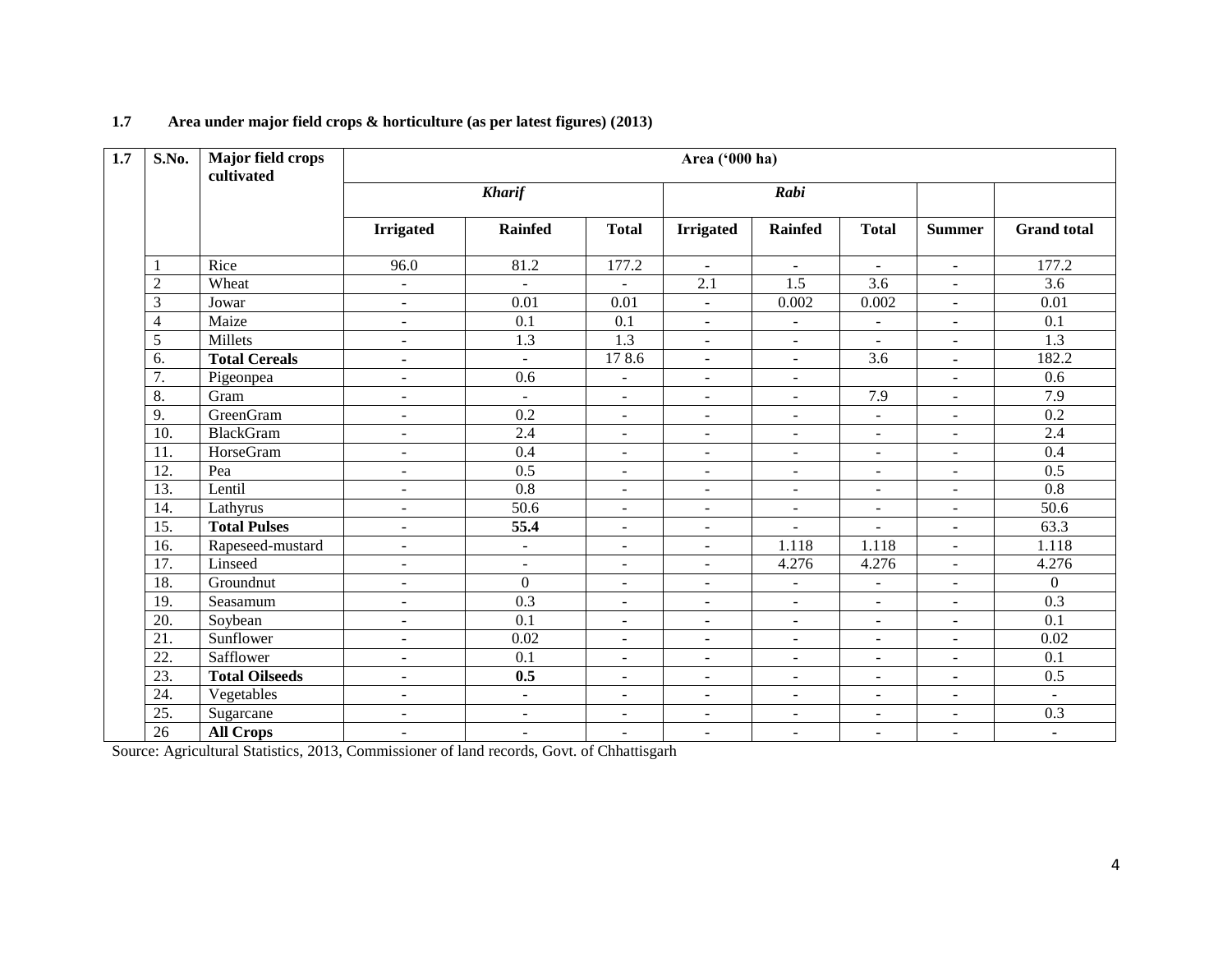| S.No.          | Horticulture crops - Fruits         | Area (' 000 ha)   |                  |                              |  |
|----------------|-------------------------------------|-------------------|------------------|------------------------------|--|
|                |                                     | <b>Total</b>      | <b>Irrigated</b> | <b>Rainfed</b>               |  |
|                | Mango                               | $\overline{0.1}$  |                  | $\blacksquare$               |  |
| $\overline{2}$ | Banana                              | 0.01              | ä,               | $\blacksquare$               |  |
| 3              | Papaya                              | 0.01              | $\blacksquare$   | $\blacksquare$               |  |
| $\overline{4}$ | Gauva                               | $\overline{0.01}$ | $\blacksquare$   | $\blacksquare$               |  |
| 5              | Lemon                               | $\mathbf{r}$      | ä,               | $\qquad \qquad \blacksquare$ |  |
| 6              | Water melon                         | $\boldsymbol{0}$  | $\blacksquare$   | $\blacksquare$               |  |
| 7              | Musk melon                          | $\sim$            | ۰                | ٠                            |  |
| 8              | Ber                                 | $\sim$            | $\blacksquare$   | ٠                            |  |
| 9              | Aonla                               | $\sim$            | $\blacksquare$   | ٠                            |  |
| 10             | Others                              | $\sim$            | ۰                | ٠                            |  |
| Total          | All fruits                          | $\overline{0.1}$  |                  |                              |  |
|                | Horticulture crops -                | <b>Total</b>      | <b>Irrigated</b> | <b>Rainfed</b>               |  |
|                | <b>Vegetables</b>                   |                   |                  |                              |  |
|                | Cauliflower                         | 0.2               | $\blacksquare$   | $\blacksquare$               |  |
| $\overline{2}$ | Cabbage                             | 0.1               | $\blacksquare$   | $\blacksquare$               |  |
| 3              | <b>Brinjol</b>                      | 0.5               | $\blacksquare$   | $\blacksquare$               |  |
| $\overline{4}$ | Tomato                              | $0.5\,$           | ۰                | ٠                            |  |
| 5              | Bhindi                              | $0.5\,$           | $\blacksquare$   | $\blacksquare$               |  |
| 6              | Potato                              | $\boldsymbol{0}$  | $\blacksquare$   | $\blacksquare$               |  |
| $\overline{ }$ | Green Pea                           | $\boldsymbol{0}$  | ۰                | $\blacksquare$               |  |
| 8              | Leafy Vegetables                    |                   | $\blacksquare$   | $\blacksquare$               |  |
| 9.             | Onion                               | 0.01              | ٠                | ٠                            |  |
| 10             | Cucumber                            | $\blacksquare$    | $\blacksquare$   | $\blacksquare$               |  |
| 11             | Bottel guard                        | ٠                 | $\blacksquare$   | $\blacksquare$               |  |
| 12             | Others                              | 1.6               | ä,               | $\blacksquare$               |  |
| 13             | Spices                              | $\overline{0.3}$  | $\blacksquare$   | $\blacksquare$               |  |
| 14.            | All vegetables                      | 3.4               | ۰                | ٠                            |  |
|                | <b>Medicinal and Aromatic crops</b> | $\blacksquare$    | $\blacksquare$   | $\blacksquare$               |  |
|                | <b>Plantation crops</b>             | ٠.                | ٠                | ٠                            |  |

Source: Directorate of Horticulture, 2013, Govt. of Chhattisgarh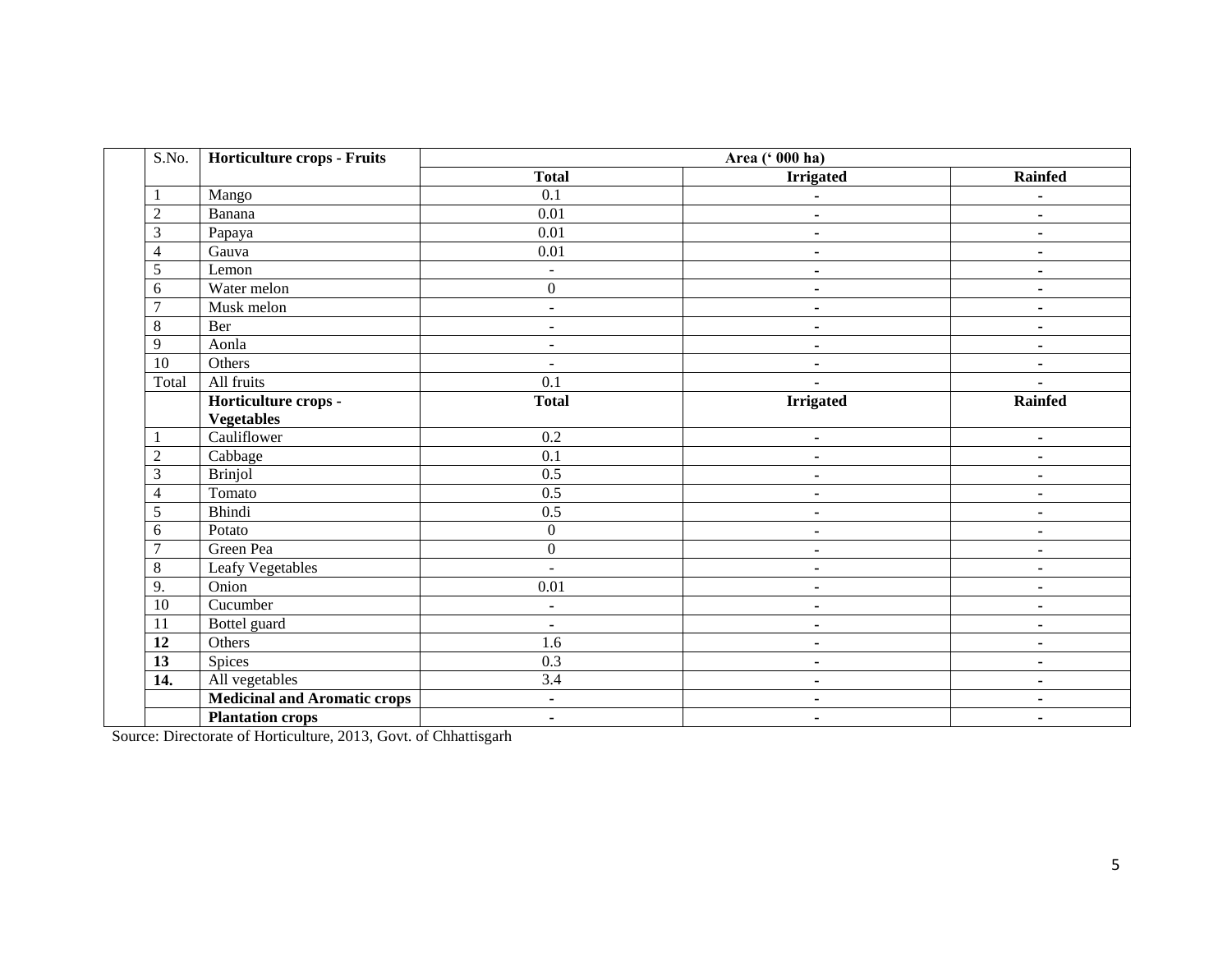# **1.11 Production and Productivity of major crops** ( 2012-13)

| 1.11    | Name of crop        |                                 | <b>Kharif</b>                                                                                   |                                 | Rabi                     |                                 | <b>Summer</b>           |                                 | <b>Total</b>             | Crop                          |
|---------|---------------------|---------------------------------|-------------------------------------------------------------------------------------------------|---------------------------------|--------------------------|---------------------------------|-------------------------|---------------------------------|--------------------------|-------------------------------|
|         |                     | Production<br>$(000 \text{ m})$ | Productivity<br>(kg/ha)                                                                         | Production<br>$(000 \text{ m})$ | Productivity<br>(kg/ha)  | Production<br>$(000 \text{ m})$ | Productivity<br>(kg/ha) | Production<br>$(000 \text{ m})$ | Productivity<br>(kg/ha)  | residue as<br>fodder<br>(000) |
|         |                     |                                 | Major Field crops (Crops to be identified based on total acreage)                               |                                 |                          |                                 |                         |                                 |                          | tons)                         |
| Crop 1  | Rice                | 357.5                           | 2018                                                                                            | $\blacksquare$                  | $\sim$                   | $\sim$                          | ÷.                      | 357.5                           | 2018                     |                               |
| Crop 2  | <b>Black Gram</b>   | 0.6                             | 264                                                                                             | $\blacksquare$                  | $\overline{\phantom{a}}$ |                                 |                         | 0.6                             | 264                      |                               |
| Crop 3  | Maize               | 0.2                             | 1298                                                                                            | $\blacksquare$                  | $\overline{\phantom{a}}$ | $\overline{\phantom{a}}$        | ۰                       | 0.2                             | 1298                     |                               |
| Crop 4  | Pigeonpea           | 0.3                             | 532                                                                                             | $\blacksquare$                  | $\sim$                   |                                 | ÷.                      | 0.3                             | 532                      |                               |
| Crop 5  | Rapeseed<br>Mustard | 0.5                             |                                                                                                 | 0.5                             | 411                      |                                 | ۰                       | 0.5                             | 411                      |                               |
| Crop 6  | Wheat               | $\overline{\phantom{a}}$        | $\sim$                                                                                          | 3.3                             | 916                      | $\overline{a}$                  | ٠                       | 3.3                             | 916                      | $\overline{\phantom{a}}$      |
| Crop 7  | Lathyrus            | $\overline{\phantom{a}}$        |                                                                                                 | 21.0                            | 415                      | $\overline{\phantom{a}}$        | ۰                       | 21.0                            | 415                      |                               |
| Crop 8  | Soybean             | 0.1                             | 1123                                                                                            | $\overline{\phantom{a}}$        | $\overline{\phantom{a}}$ |                                 | -                       | 0.1                             |                          |                               |
| Crop 9  | Gram                | $\overline{\phantom{a}}$        | $\overline{\phantom{a}}$                                                                        | 9.6                             | 1217                     |                                 |                         | 9.6                             | 1217                     |                               |
| Crop 10 | Greengram           | 0.1                             | 230                                                                                             | $\sim$                          | $\sim$                   | $\overline{a}$                  | ٠                       | 0.1                             | 230                      |                               |
| Crop 11 | Linseed             | 1.7                             | 399                                                                                             | $\blacksquare$                  | $\overline{\phantom{a}}$ |                                 | -                       | 1.7                             | 399                      |                               |
|         |                     |                                 | Major Horticultural crops (Crops to be identified based on total acreage) – Fruits & Vegetables |                                 |                          |                                 |                         |                                 |                          |                               |
| Crop 1  | Papaya              | $\theta$                        | $\blacksquare$                                                                                  | $\blacksquare$                  | $\overline{\phantom{a}}$ | $\overline{\phantom{a}}$        | -                       | $\Omega$                        | $\overline{\phantom{a}}$ |                               |
| Crop 2  | Banana              | 0.2                             | 17222                                                                                           |                                 | ۰                        | $\overline{\phantom{a}}$        | -                       | 0.2                             | 17222                    |                               |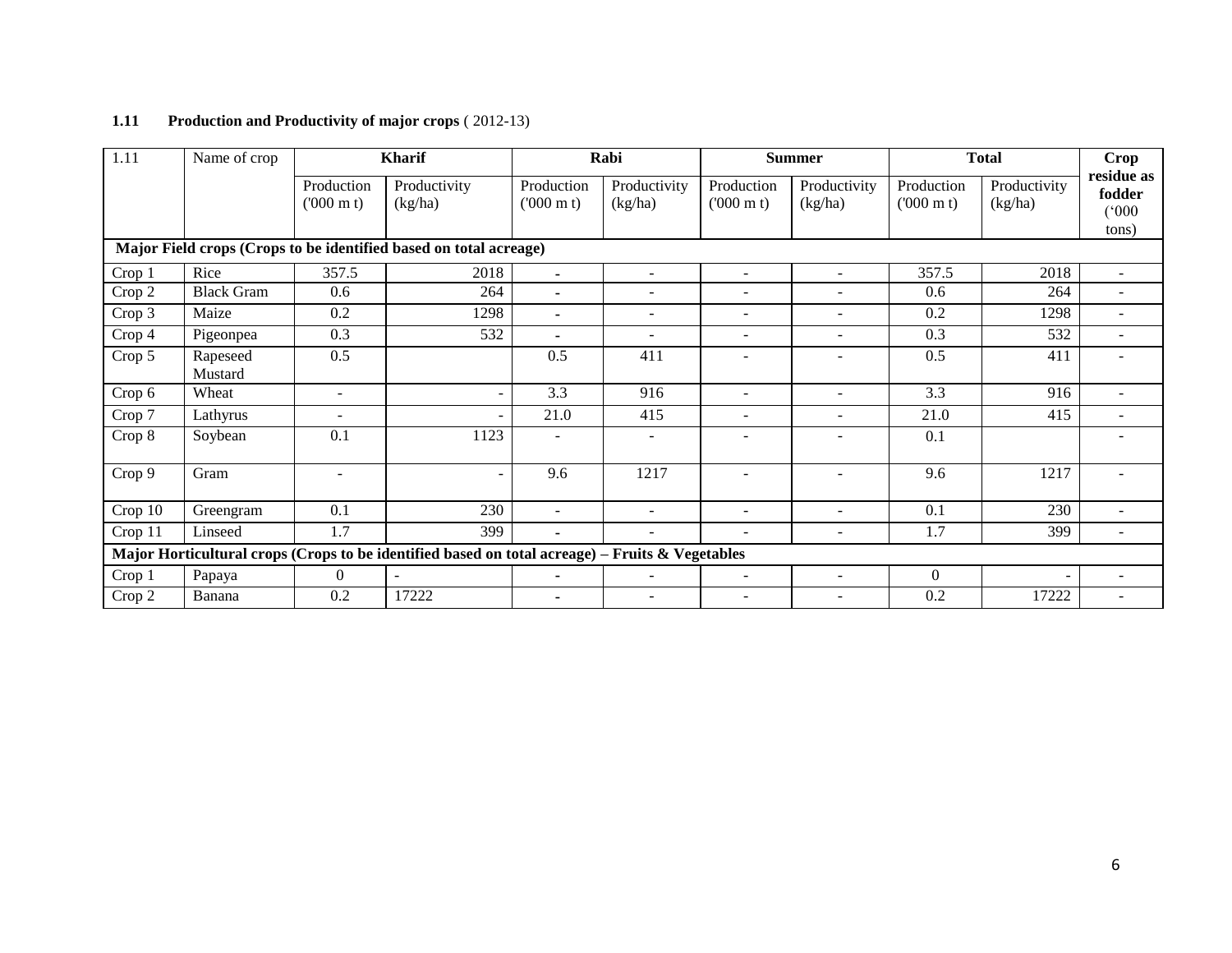| 1.12 | Sowing window for 5<br>major field crops<br>(start and end of<br>normal sowing period) | Crop 1: Rice                             | Crop 2: upland crops i.e.<br>maize, sesamum, Urd,<br>mung | Crop 3: Wheat                                 | Crop 4: Pulses                                                    | Crop 5: oilseed                                         |  |
|------|----------------------------------------------------------------------------------------|------------------------------------------|-----------------------------------------------------------|-----------------------------------------------|-------------------------------------------------------------------|---------------------------------------------------------|--|
|      | Kharif-Rainfed                                                                         | June $2nd$ week to<br>July $1st$ week    | June $2^{nd}$ week to July $3^{rd}$<br>week               |                                               |                                                                   |                                                         |  |
|      | Kharif-Irrigated                                                                       | June $2nd$ week to<br>July $2^{nd}$ week |                                                           |                                               |                                                                   |                                                         |  |
|      | Rabi-Rainfed                                                                           |                                          | $4th$ week October. to $2nd$<br>week November             | $2nd$ week October to $2nd$<br>week November  | 2 <sup>nd</sup><br>week October to<br>$2nd$ week November         |                                                         |  |
|      | Rabi-Irrigated                                                                         |                                          |                                                           | $1st$ week November to $2nd$<br>week December | 1 <sup>st</sup> week November to<br>4 <sup>th</sup> week November | 1 <sup>st</sup> week November to<br>$2nd$ week December |  |

| 1.13 | What is the major contingency the district is prone to? (Tick mark) | <b>Regular</b> | Occasional                        | <b>None</b> |
|------|---------------------------------------------------------------------|----------------|-----------------------------------|-------------|
|      | Drought                                                             |                |                                   |             |
|      | Flood                                                               |                |                                   |             |
|      | Cyclone                                                             |                |                                   |             |
|      | Hail storm                                                          |                |                                   |             |
|      | Heat wave                                                           |                |                                   |             |
|      | Cold wave                                                           |                |                                   |             |
|      | Frost                                                               |                |                                   |             |
|      | Sea water intrusion                                                 |                |                                   |             |
|      | Pests and disease outbreak (specify)                                |                |                                   |             |
|      | Rice                                                                |                | Stem borer, bacterial leaf blight |             |

| 1.14 | <b>Include Digital maps of</b><br>the district for | Location map of district within State as Annexure I | Enclosed: Yes |
|------|----------------------------------------------------|-----------------------------------------------------|---------------|
|      |                                                    | Mean annual rainfall as Annexure 2                  | Enclosed: Yes |
|      |                                                    | Soil map as Annexure 3                              | Enclosed: Yes |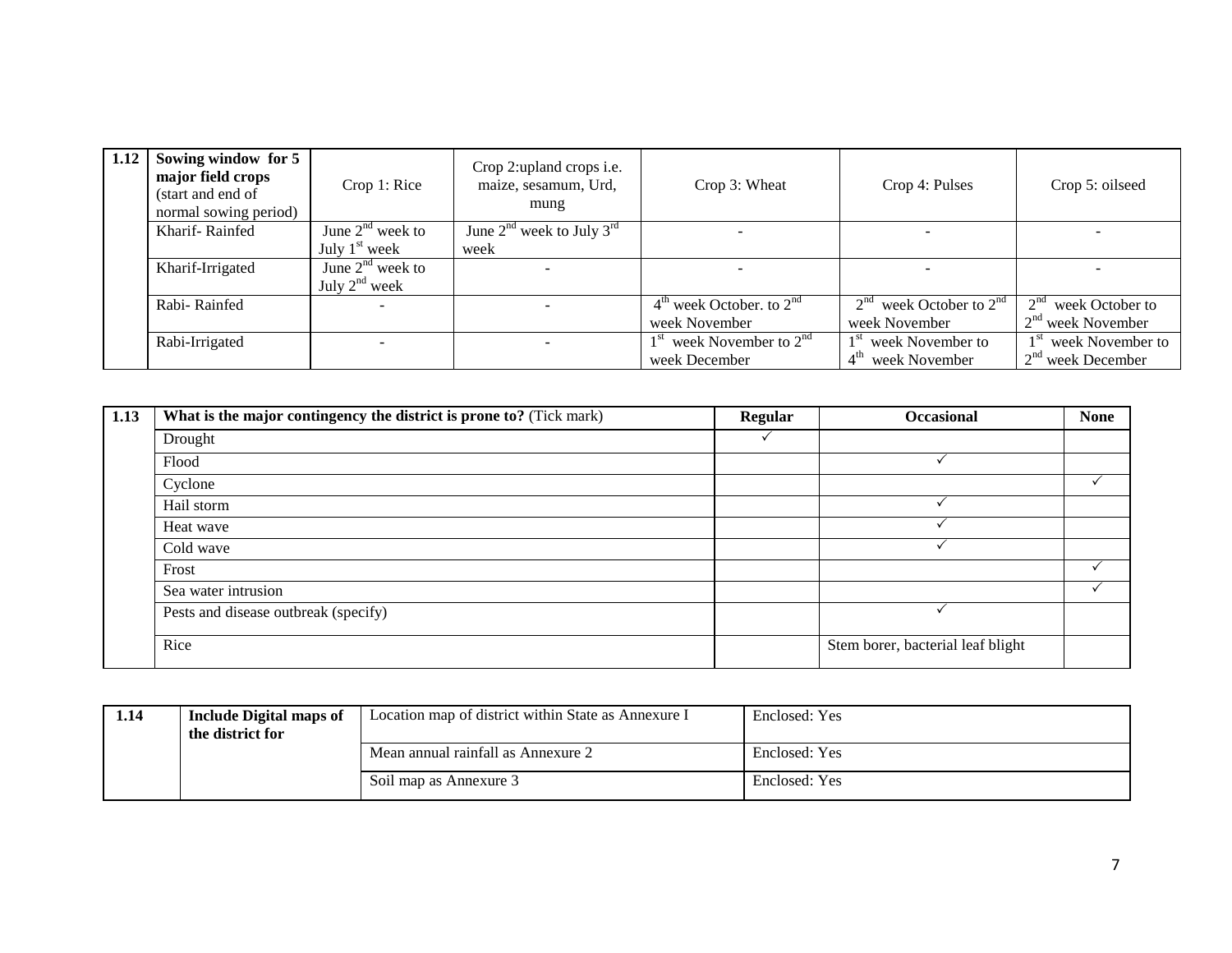Annexure I Location map of Balod district in Chhattisgarh state

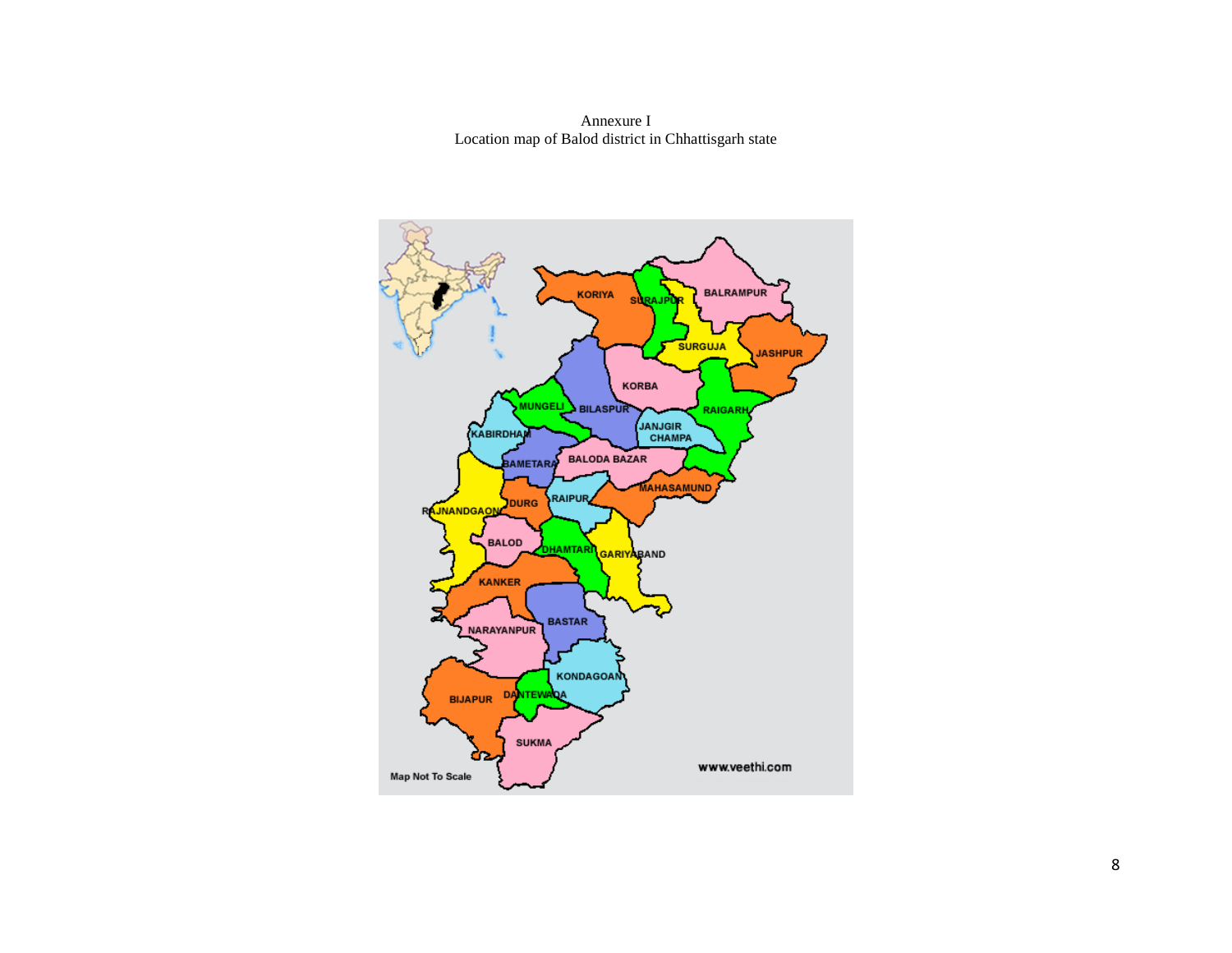Annexure 2 Average month-wise rainfall(mm) in Balod district

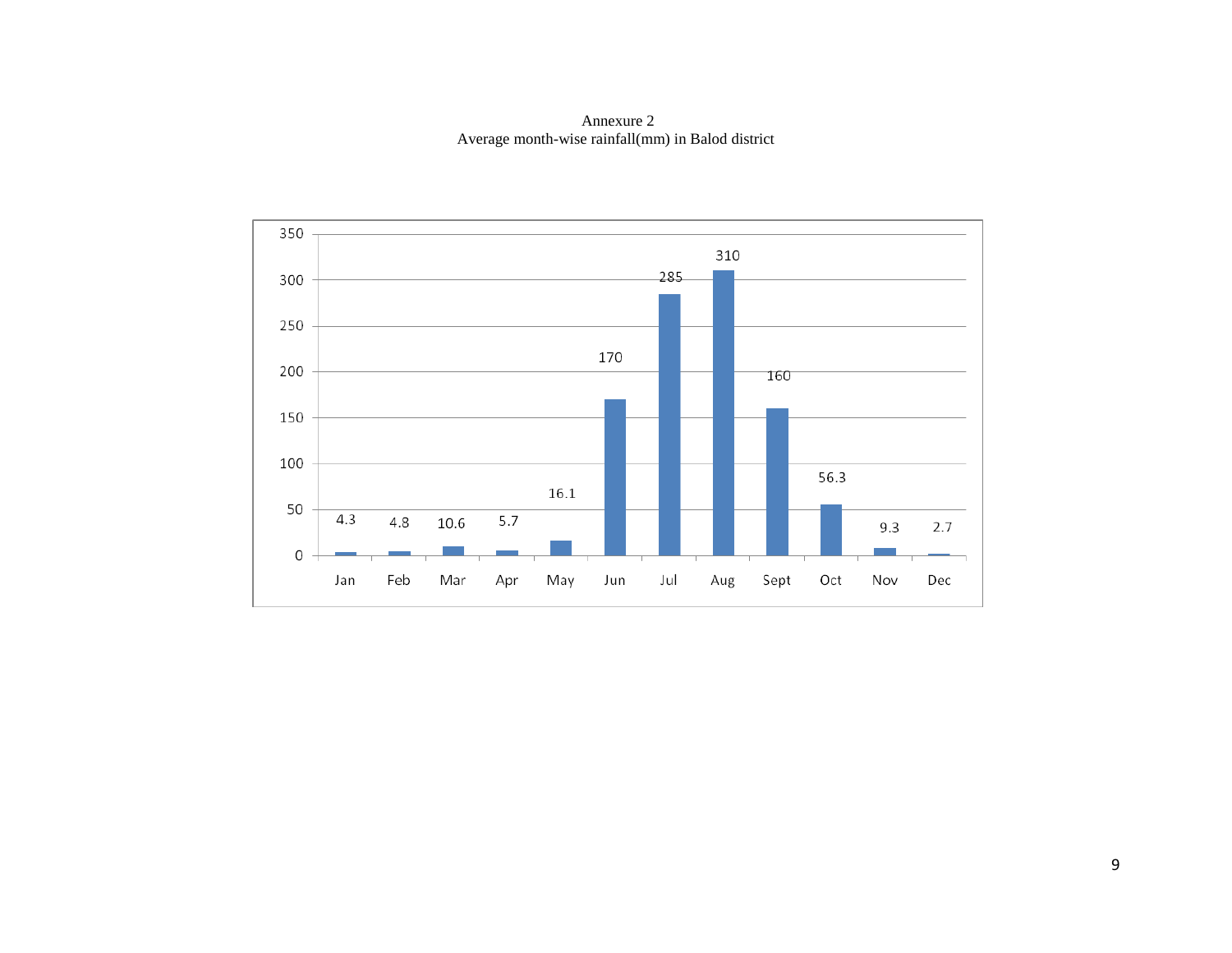Soil map



(Balod district carved out from Durg district) **Source: NBSS&LUP**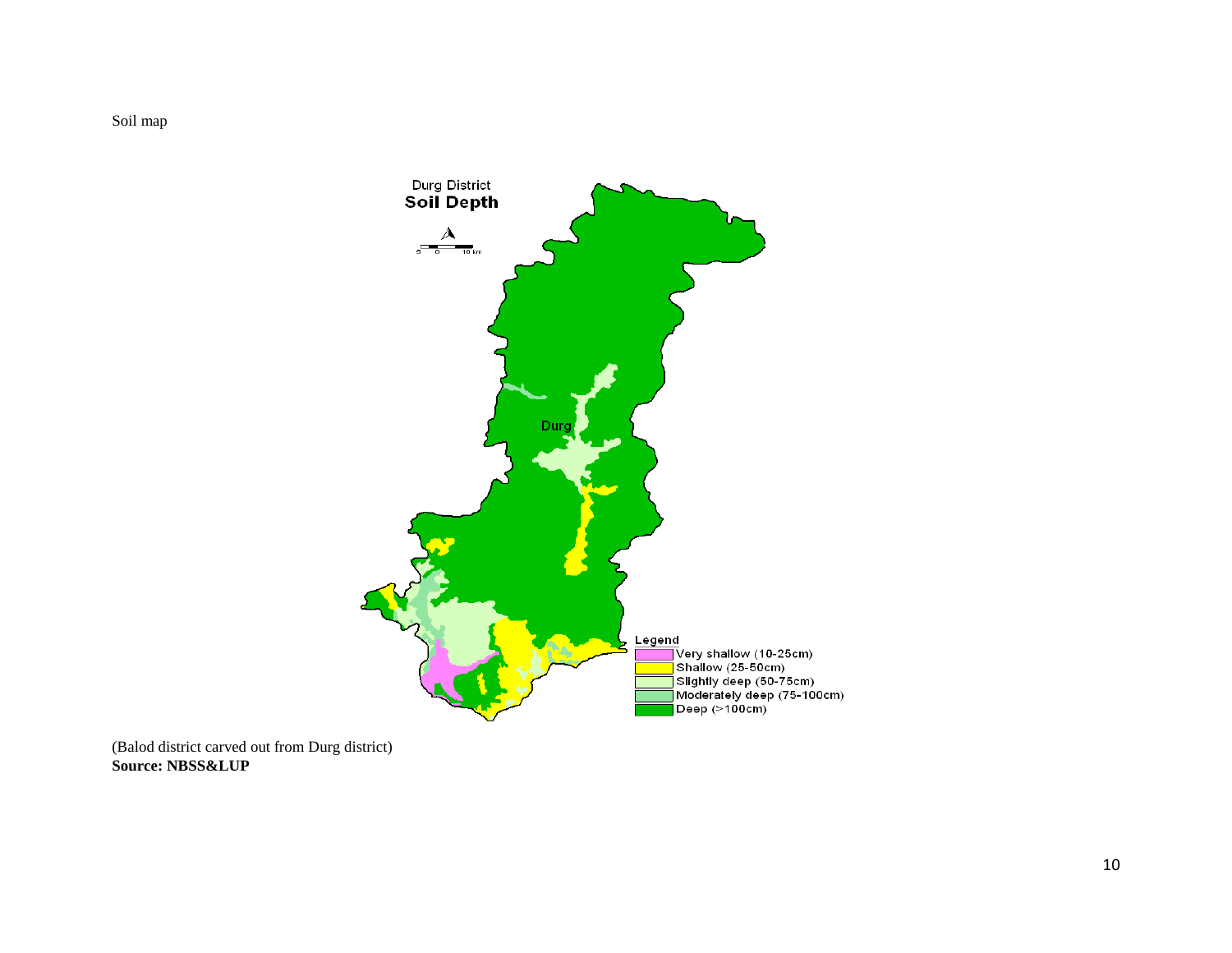# **2.0 Strategies for weather related contingencies**

## **2.1 Drought**

#### **2.1.1 Rainfed situation**

| Condition           | Major Farming   | <b>Normal Crop / Cropping</b> |                          | <b>Suggested Contingency measures</b> |                |                           |                          |  |
|---------------------|-----------------|-------------------------------|--------------------------|---------------------------------------|----------------|---------------------------|--------------------------|--|
|                     | situation       | system                        |                          | Change in crop / cropping system      |                | <b>Agronomic measures</b> | <b>Remarks</b> on        |  |
|                     |                 |                               |                          | including variety                     |                |                           | Implementation           |  |
|                     |                 | <b>Kharif</b>                 | Rabi                     | <b>Kharif</b>                         | Rabi           |                           |                          |  |
| <b>Early season</b> | Unbunded upland | Mung                          |                          | Mungbean (Pusa                        | ÷,             | As recommended            | $\omega$                 |  |
| drought:            | Bharri          | Urd                           | $\overline{a}$           | Vishal, HUM 1,                        | $\mathbf{r}$   | As recommended            | $\sim$                   |  |
| Delay by 2          |                 | Pigeonpea                     | $\overline{\phantom{a}}$ | HUM-16, BM 4,                         | $\mathbf{r}$   |                           | $\overline{\phantom{a}}$ |  |
| weeks (July         |                 |                               |                          | HUM 12 $)/$                           |                |                           |                          |  |
| $1st$ wk)           |                 |                               |                          | Urdbean (TU 94-2,                     |                |                           |                          |  |
|                     |                 |                               |                          | TAU-2, KU 96-3,                       |                |                           |                          |  |
|                     |                 |                               |                          | Indira Urd 1)                         |                |                           |                          |  |
|                     |                 |                               |                          | Pigeonpea                             |                |                           |                          |  |
|                     |                 |                               |                          | (ICPL87, JKM189,                      |                |                           |                          |  |
|                     |                 |                               |                          | <b>UPAS 120, BDN 2,</b>               |                |                           |                          |  |
|                     |                 |                               |                          | Rajivlochan)                          |                |                           |                          |  |
|                     |                 |                               |                          |                                       |                |                           |                          |  |
|                     |                 | Groundnut                     | $\sim$                   | No change                             | $\overline{a}$ | As recommended            | $\blacksquare$           |  |
|                     | Bunded upland   | Rice-Purnima,                 |                          | No change                             | $\overline{a}$ | As recommended            |                          |  |
|                     | Bharri          | Danteshwari,                  |                          |                                       |                |                           |                          |  |
|                     |                 | Samleshwari,                  |                          |                                       |                |                           |                          |  |
|                     |                 | Annada<br>Maize-              |                          |                                       |                |                           |                          |  |
|                     |                 | Hishell, P                    |                          |                                       |                |                           |                          |  |
|                     |                 | 3785, Bio                     |                          |                                       |                |                           |                          |  |
|                     |                 | 9681, 900M,                   |                          |                                       |                |                           |                          |  |
|                     |                 | Seedtech                      |                          |                                       |                |                           |                          |  |
|                     |                 | 2324, Pro                     |                          |                                       |                |                           |                          |  |
|                     |                 | 4640, DMH                     |                          |                                       |                |                           |                          |  |
|                     |                 | 117, Pro Agro-                |                          |                                       |                |                           |                          |  |
|                     |                 | 4212 PEM 1,                   |                          |                                       |                |                           |                          |  |
|                     |                 | $VH -$                        |                          |                                       |                |                           |                          |  |
|                     |                 | 9,17HQPM-1                    |                          |                                       |                |                           |                          |  |
|                     |                 | <b>NMH-731NK-</b>             |                          |                                       |                |                           |                          |  |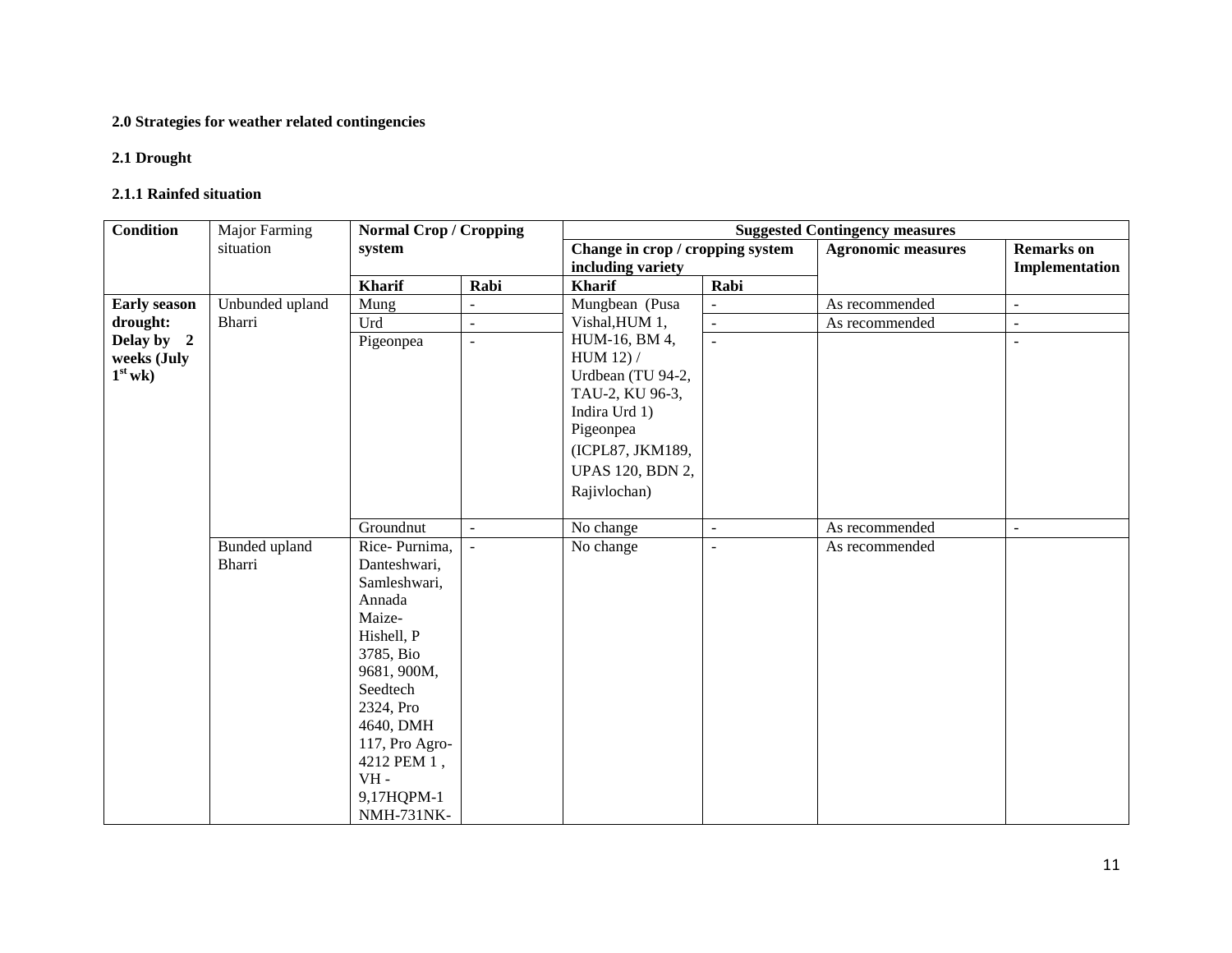| <b>Condition</b> | Major Farming                                                                     | <b>Normal Crop / Cropping</b>                                                                     |                                            | <b>Suggested Contingency measures</b>                 |                          |                                                                                                                                                                                                                                                                                                                                                          |                                     |
|------------------|-----------------------------------------------------------------------------------|---------------------------------------------------------------------------------------------------|--------------------------------------------|-------------------------------------------------------|--------------------------|----------------------------------------------------------------------------------------------------------------------------------------------------------------------------------------------------------------------------------------------------------------------------------------------------------------------------------------------------------|-------------------------------------|
|                  | situation                                                                         | system                                                                                            |                                            | Change in crop / cropping system<br>including variety |                          | <b>Agronomic measures</b>                                                                                                                                                                                                                                                                                                                                | <b>Remarks</b> on<br>Implementation |
|                  |                                                                                   | <b>Kharif</b>                                                                                     | Rabi                                       | <b>Kharif</b>                                         | Rabi                     |                                                                                                                                                                                                                                                                                                                                                          |                                     |
|                  |                                                                                   | 30, NMH-<br>803KMH-<br>3426                                                                       |                                            |                                                       |                          |                                                                                                                                                                                                                                                                                                                                                          |                                     |
|                  | Midland Inceptisol<br>(Matasi-Sandy<br>loam)                                      | Rice-<br>MTU1010,<br>IR64, IR 36,<br>Indira Barani<br>Dhan 1,<br>Chandrahasni,<br>Samleshwari     | $\blacksquare$                             | No change                                             | ä,                       | 1. Direct dry seeding in<br>line technique suggested<br>for better crop yield and<br>double cropping<br>2. Line sowing to avoid<br>mortality of germinating<br>seed in case drought<br>follows after scanty<br>rainfall events<br>3. Promote application of<br>post emergence<br>herbicide for timely<br>weed management and<br>avoiding biasi operation |                                     |
|                  | Shallow Lowland<br>Alfisols<br>(Dorsa-clayloam or<br>Vertisols<br>(Kanhar-clayey) | Rice-<br>Mahamaya, s<br>swarna,<br>Sampda,<br>IGKV R1,<br>IGKV R2,<br>Bamleshwari,<br>Indira Sona |                                            | No change                                             | $\overline{\phantom{a}}$ |                                                                                                                                                                                                                                                                                                                                                          |                                     |
|                  |                                                                                   | Rice                                                                                              | Lathyrus/<br>linseed/gram/<br>mung (relay) | No change                                             | $\overline{\phantom{a}}$ |                                                                                                                                                                                                                                                                                                                                                          |                                     |
|                  |                                                                                   | Rice                                                                                              | Lentil                                     | No change                                             | $\overline{\phantom{a}}$ |                                                                                                                                                                                                                                                                                                                                                          |                                     |
|                  |                                                                                   | Rice                                                                                              | Gram                                       | No change                                             | $\overline{a}$           |                                                                                                                                                                                                                                                                                                                                                          |                                     |
|                  |                                                                                   | Rice                                                                                              | Linseed                                    | No change                                             | $\sim$                   |                                                                                                                                                                                                                                                                                                                                                          |                                     |
|                  | Bahra lowland<br>Vertisols<br>(Kanhar-clayey)                                     | Rice-Swarna,<br>Swarna sub1,<br>Jaldubi,<br>Bamleshwari,<br>MTU 1001,<br><b>IGKV R 1244</b>       | Fallow                                     | No change                                             | $\blacksquare$           |                                                                                                                                                                                                                                                                                                                                                          |                                     |
|                  |                                                                                   | Rice                                                                                              | Lathyrus/<br>linseed/gram/<br>mung (relay) | No change                                             | $\overline{a}$           |                                                                                                                                                                                                                                                                                                                                                          |                                     |
|                  |                                                                                   | Rice                                                                                              | Wheat                                      | No change                                             | $\overline{\phantom{a}}$ |                                                                                                                                                                                                                                                                                                                                                          |                                     |
|                  |                                                                                   | Rice                                                                                              | Mung                                       | No change                                             | ÷,                       |                                                                                                                                                                                                                                                                                                                                                          |                                     |
|                  | Unbunded upland                                                                   | Mung                                                                                              |                                            | Mungbean (Pusa                                        | $\overline{\phantom{a}}$ | 25 % higher seed rate                                                                                                                                                                                                                                                                                                                                    | $\blacksquare$                      |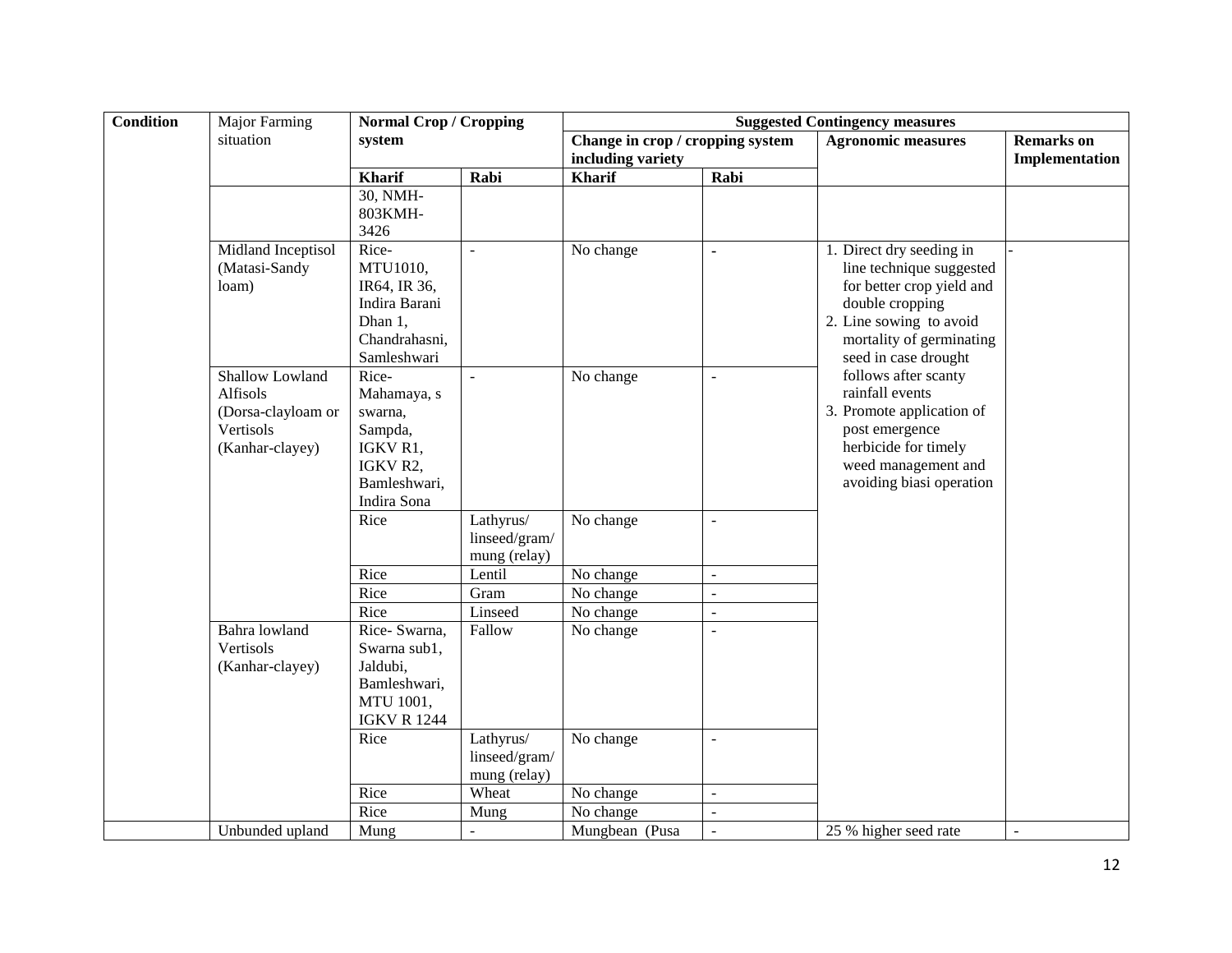| <b>Condition</b>                                      | <b>Major Farming</b><br><b>Normal Crop / Cropping</b> |                                                                                                                                                                                                                                                                    | <b>Suggested Contingency measures</b> |                                                                                                                                          |                          |                                                                                  |                                                |
|-------------------------------------------------------|-------------------------------------------------------|--------------------------------------------------------------------------------------------------------------------------------------------------------------------------------------------------------------------------------------------------------------------|---------------------------------------|------------------------------------------------------------------------------------------------------------------------------------------|--------------------------|----------------------------------------------------------------------------------|------------------------------------------------|
|                                                       | situation                                             | system                                                                                                                                                                                                                                                             |                                       | Change in crop / cropping system                                                                                                         |                          | <b>Agronomic measures</b>                                                        | <b>Remarks</b> on                              |
|                                                       |                                                       |                                                                                                                                                                                                                                                                    |                                       | including variety                                                                                                                        |                          |                                                                                  | Implementation                                 |
|                                                       |                                                       | <b>Kharif</b>                                                                                                                                                                                                                                                      | Rabi                                  | Kharif                                                                                                                                   | Rabi                     |                                                                                  |                                                |
| Early season                                          | Bharri                                                | Urd                                                                                                                                                                                                                                                                |                                       | Vishal, HUM 1,                                                                                                                           |                          | $-do-$                                                                           | $\blacksquare$                                 |
| drought:<br>Delay by 4<br>weeks (July<br>$3^{rd}$ wk) |                                                       | Pigeonpea                                                                                                                                                                                                                                                          | $\blacksquare$                        | HUM-16, BM 4,<br>HUM 12) /<br>Urdbean (TU 94-2,<br>TAU-2, KU 96-3,<br>Indira Urd 1)<br>Pigeonpea<br>(ICPL87, JKM189,<br>UPAS 120, BDN 2, | $\overline{\phantom{a}}$ | $\mathbf{r}$                                                                     | $\sim$                                         |
|                                                       |                                                       |                                                                                                                                                                                                                                                                    |                                       | Rajivlochan)                                                                                                                             |                          |                                                                                  |                                                |
|                                                       |                                                       | Groundnut                                                                                                                                                                                                                                                          | $\overline{\phantom{a}}$              | Erect variety GG-<br>$5/G-20$                                                                                                            | $\Box$                   | $-do-$                                                                           | $\overline{\phantom{a}}$                       |
|                                                       | Bunded upland<br>Bharri                               | Rice -<br>Danteshwari,<br>Samleshwari,<br>Purnima,<br>Annda<br>Maize-<br>Hishell, P<br>3785, Bio<br>9681, 900M,<br>Seedtech<br>2324, Pro<br>4640, DMH<br>117, Pro Agro-<br>4212 PEM 1,<br>$VH -$<br>9,17HQPM-1<br><b>NMH-731NK-</b><br>30, NMH-<br>803KMH-<br>3426 | $\equiv$                              | Rice-Tulsi, Indira<br>barani dhan-1,<br>Annda                                                                                            | $\Box$                   | $\blacksquare$                                                                   | $\ddot{\phantom{1}}$                           |
|                                                       | Midland Inceptisol<br>(Matasi-Sandy<br>loam)          | Rice-<br>MTU1010,<br>IR64, IR 36,<br>Indira Barani                                                                                                                                                                                                                 | $\blacksquare$                        | Rice-MTU1010,<br>Samleshwari,<br>Danteshwari,<br>Indira barani dhan-                                                                     | $\blacksquare$           | • Direct dry seeding in line<br>technique suggested for<br>better crop yield and | • Linkage with<br><b>RKVY</b> for<br>supply of |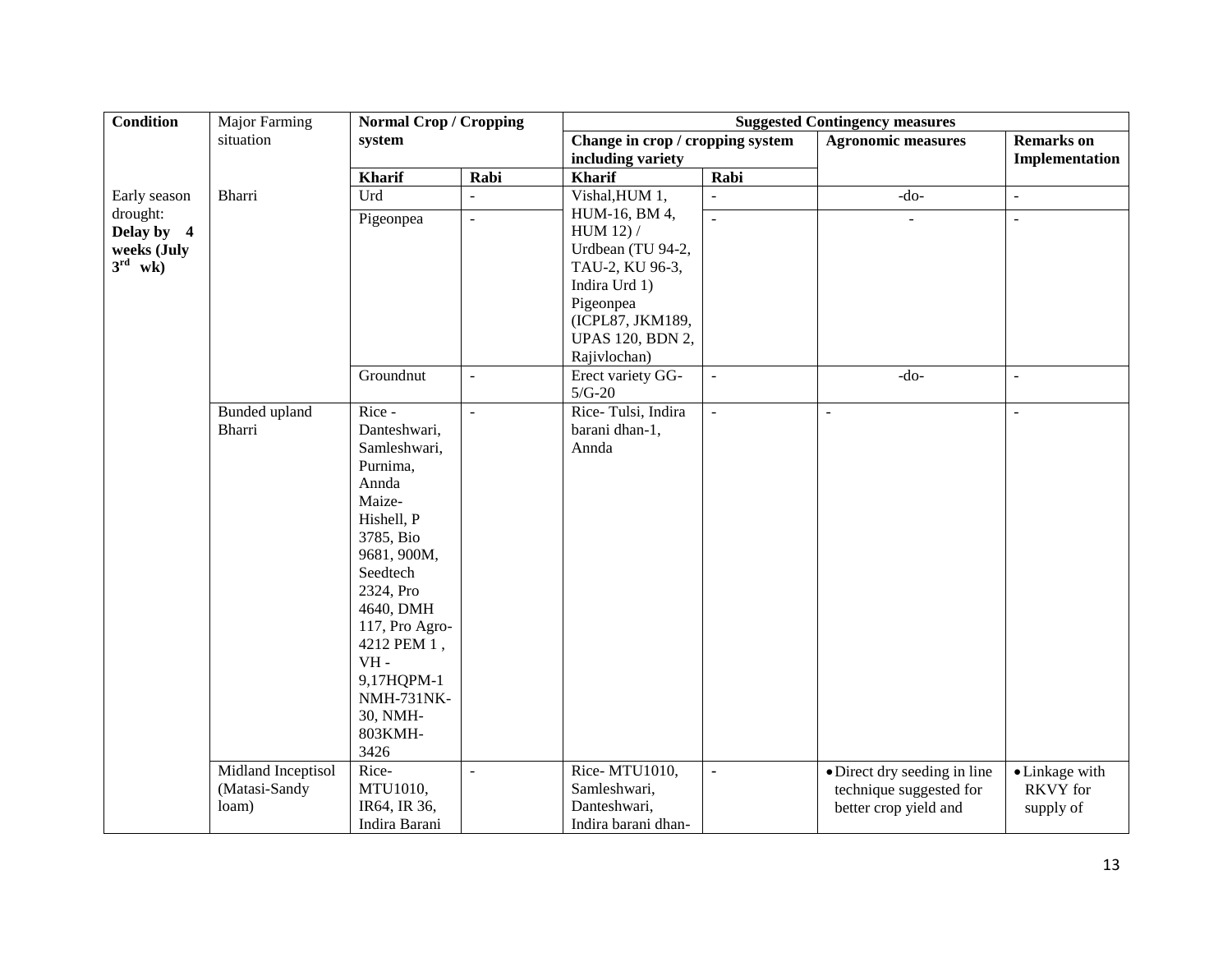| <b>Condition</b> | <b>Major Farming</b> | <b>Normal Crop / Cropping</b> |                | <b>Suggested Contingency measures</b> |                |                           |                   |
|------------------|----------------------|-------------------------------|----------------|---------------------------------------|----------------|---------------------------|-------------------|
|                  | situation            | system                        |                | Change in crop / cropping system      |                | <b>Agronomic measures</b> | <b>Remarks</b> on |
|                  |                      |                               |                | including variety                     |                |                           | Implementation    |
|                  |                      | <b>Kharif</b>                 | Rabi           | Kharif                                | Rabi           |                           |                   |
|                  |                      | $\overline{D}$ han 1,         |                |                                       |                | double cropping           | tractor and       |
|                  |                      | Chandrahasni,                 |                |                                       |                | • Line sowing to avoid    | animal drawn      |
|                  |                      | Samleshwari                   |                |                                       |                | mortality of germinating  | seed drill for    |
|                  | Shallow Lowland      | Rice-                         | $\equiv$       | Rice-Chandrahasni                     | $\mathbb{Z}^2$ | seed in case drought      | line sowing       |
|                  | Alfisols             | Mahamaya, s                   |                | IR64, Mahamaya,                       |                | follows after scanty      | • Linkage with    |
|                  | (Dorsa-clay loam)    | swarna,                       |                | Bambleshwari,                         |                | rainfall events           | MNREGA for        |
|                  | <b>or</b>            | Sampda,                       |                | karma masuri                          |                | • Promote application of  | WC measures:      |
|                  | Vertisols            | IGKV R1,                      |                |                                       |                | post emergence herbicide  | Digging of        |
|                  | (Kanhar-clayey)      | IGKV R2,                      |                |                                       |                | for timely weed           | shallow dug       |
|                  |                      | Bamleshwari,                  |                |                                       |                | management and            | wells and         |
|                  |                      | Indira Sona                   |                |                                       |                | avoiding biasi operation  | renovation of     |
|                  |                      | Rice                          | Lathyrus/      | Rice-Chandrahasni                     | Coriander      |                           | existing WHSs     |
|                  |                      |                               | linseed/gram/  | IR64, Mahamaya,                       | (leaf), toria, |                           |                   |
|                  |                      |                               | mung (relay)   | Bambleshwari,                         | Lathyrus/      |                           |                   |
|                  |                      |                               |                | karma masuri                          | linseed/       |                           |                   |
|                  |                      |                               |                |                                       | mung (relay)   |                           |                   |
|                  |                      | Rice                          | Lentil         | $\blacksquare$                        | Lentil         |                           |                   |
|                  |                      | Rice                          | Gram           | $\sim$                                | Gram           |                           |                   |
|                  |                      | Rice                          | Linseed        |                                       | Linseed        |                           |                   |
|                  | Bahra lowland        | Rice- Swarna,                 | Fallow         | Rice-Mahamaya,                        | Fallow         |                           |                   |
|                  | Vertisols            | Swarna sub1,                  |                | swarna sub1,                          |                |                           |                   |
|                  | (Kanhar-clayey)      | Jaldubi,                      |                | Jaldubi                               |                |                           |                   |
|                  |                      | Bamleshwari,                  |                |                                       |                |                           |                   |
|                  |                      | MTU 1001,                     |                |                                       |                |                           |                   |
|                  |                      | <b>IGKV R 1244</b>            |                |                                       |                |                           |                   |
|                  |                      |                               | Lathyrus/      | $\mathbf{r}$                          | Coriander      |                           |                   |
|                  |                      |                               | linseed/gram/  |                                       | (leaf), toria, |                           |                   |
|                  |                      |                               | mung (relay)   |                                       | Lathyrus/      |                           |                   |
|                  |                      |                               |                |                                       | linseed/       |                           |                   |
|                  |                      |                               |                |                                       | mung (relay)   |                           |                   |
|                  |                      | $\blacksquare$                | Wheat          | $\sim$                                | Wheat          |                           |                   |
|                  |                      |                               | Mung           |                                       | Mung           |                           |                   |
| Early season     | Unbunded upland      | Mung                          |                | Hoursegram/                           | $\overline{a}$ | 25 % higher seed rate     | $\overline{a}$    |
| drought:         | <b>Bharri</b>        |                               |                | Niger                                 |                |                           |                   |
| Delay by 6       |                      | Urd                           | $\blacksquare$ | Hoursegram/                           | $\overline{a}$ | $-do-$                    | $\overline{a}$    |
| weeks (Aug.      |                      |                               |                | Niger                                 |                |                           |                   |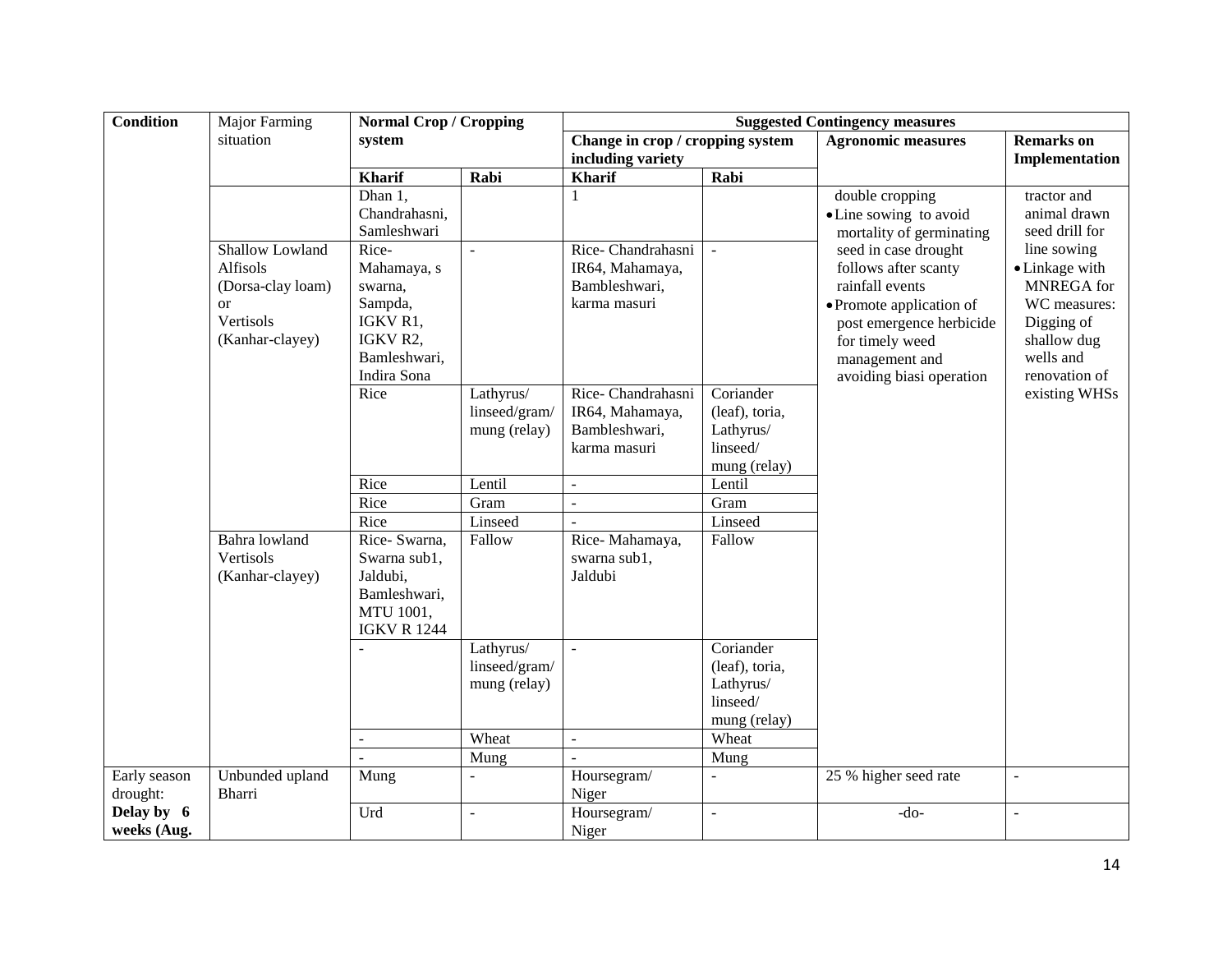| <b>Condition</b> | Major Farming                                    | <b>Normal Crop / Cropping</b>                                                                                                                                                                                                                                     |                | <b>Suggested Contingency measures</b>                                                |                          |                                                                                                                                                                            |                                                                                                                |
|------------------|--------------------------------------------------|-------------------------------------------------------------------------------------------------------------------------------------------------------------------------------------------------------------------------------------------------------------------|----------------|--------------------------------------------------------------------------------------|--------------------------|----------------------------------------------------------------------------------------------------------------------------------------------------------------------------|----------------------------------------------------------------------------------------------------------------|
|                  | situation                                        | system                                                                                                                                                                                                                                                            |                | Change in crop / cropping system<br>including variety                                |                          | <b>Agronomic measures</b>                                                                                                                                                  | <b>Remarks</b> on<br>Implementation                                                                            |
|                  |                                                  | <b>Kharif</b>                                                                                                                                                                                                                                                     | Rabi           | <b>Kharif</b>                                                                        | Rabi                     |                                                                                                                                                                            |                                                                                                                |
| $1st$ wk)        |                                                  | Pigeonpea                                                                                                                                                                                                                                                         |                | Horse gram/<br>Niger                                                                 |                          |                                                                                                                                                                            |                                                                                                                |
|                  |                                                  | Groundnut                                                                                                                                                                                                                                                         | $\mathbf{r}$   | Urd(TU94-2, pant-<br>U31, KU96-3,<br>TAU2)                                           | $\overline{\phantom{a}}$ | $-do-$                                                                                                                                                                     | $\overline{a}$                                                                                                 |
|                  | Bundeded upland<br>Bharri                        | Rice-<br>Danteshwari,<br>Samleshwari,<br>Purnima,<br>Annda<br>Maize-<br>Hishell, P<br>3785, Bio<br>9681, 900M,<br>Seedtech<br>2324, Pro<br>4640, DMH<br>117, Pro Agro-<br>4212 PEM 1,<br>$VH -$<br>9,17HQPM-1<br><b>NMH-731NK-</b><br>30, NMH-<br>803KMH-<br>3426 | $\blacksquare$ | Rice-Purnima,<br>Tulsi, Indira barani<br>dhan-1, Aditya                              | $\Box$                   | Sowing of sprouted seed<br>(lai-chaupa) adopting lehi<br>method of rice cultivation                                                                                        | $\Box$                                                                                                         |
|                  |                                                  |                                                                                                                                                                                                                                                                   | $\overline{a}$ | Groundnut                                                                            |                          | $-do-$                                                                                                                                                                     |                                                                                                                |
|                  | Midland Inceptisol<br>(Matasi-Sandy<br>loam)     | Rice-<br>MTU1010,<br>IR64, IR 36,<br>Indira Barani<br>Dhan 1,<br>Chandrahasni,<br>Samleshwari                                                                                                                                                                     |                | Rice-Indira barani<br>dhan-1,<br>Samleshwari,<br>Danteshwari,<br>MTU1010,<br>purnima | $\blacksquare$           | · Direct dry seeding in line<br>technique suggested for<br>better crop yield and<br>double cropping<br>• Promote direct seeding or<br>rice and discourage<br>transplanting | • Linkage with<br><b>RKVY</b> for<br>supply of<br>tractor and<br>animal drawn<br>seed drill for<br>line sowing |
|                  | Shallow Lowland<br>Alfisols<br>(Dorsa-clay loam) | Rice-<br>Mahamaya, s<br>swarna,                                                                                                                                                                                                                                   | $\mathbf{r}$   | Rice-IR64,<br>Chandrahasni<br>Bambleshwari.                                          | $\overline{\phantom{a}}$ | • Sowing of sprouted seed<br>(lai-chaupa) adopting                                                                                                                         | • Linkage with<br><b>MNREGA</b> for                                                                            |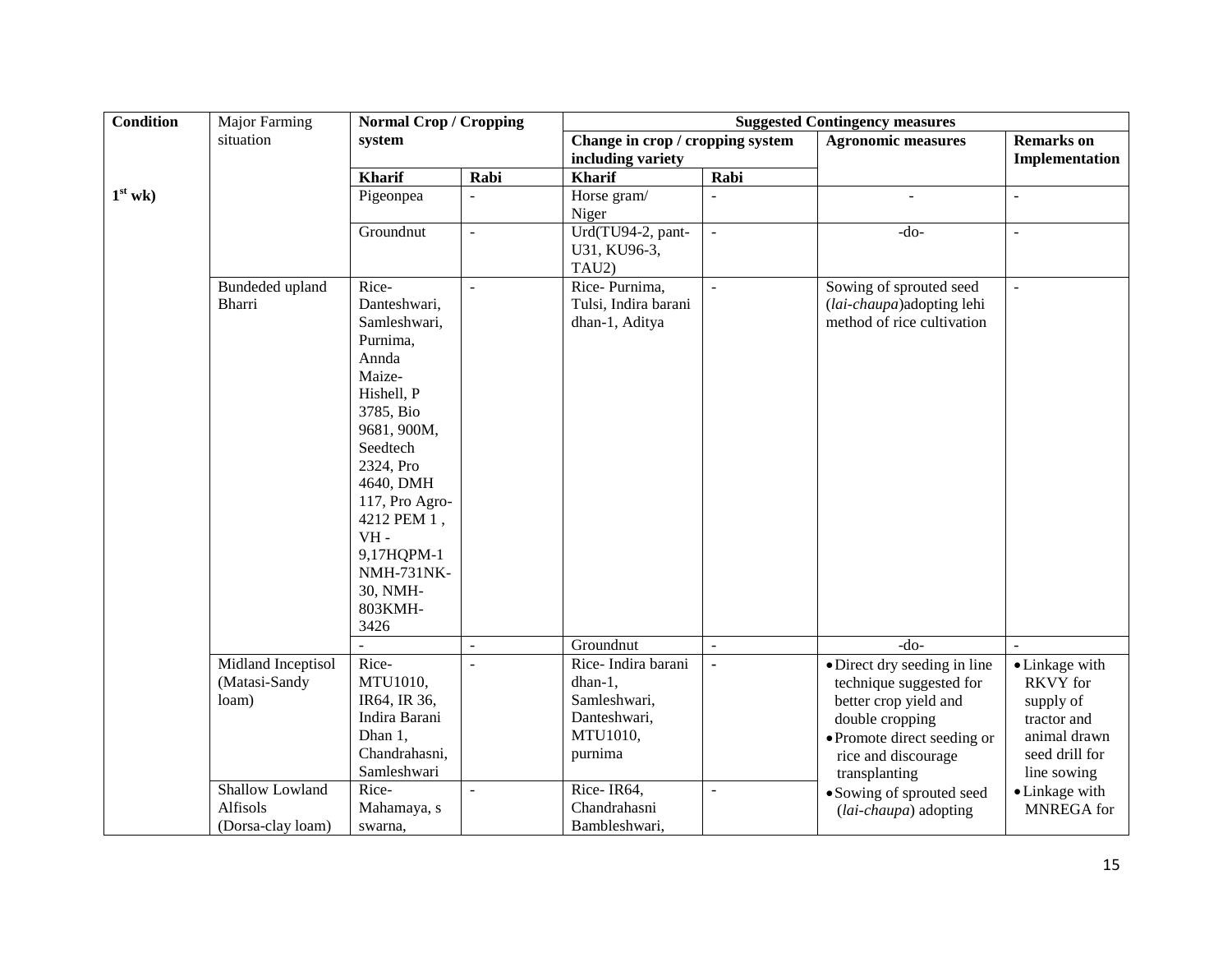| <b>Condition</b>                       | <b>Major Farming</b>                          | <b>Normal Crop / Cropping</b>                                                                                  |                                                                       | <b>Suggested Contingency measures</b>                                                             |                                                                                                                      |                                                                                                                                                                                                  |                                                                                                                           |
|----------------------------------------|-----------------------------------------------|----------------------------------------------------------------------------------------------------------------|-----------------------------------------------------------------------|---------------------------------------------------------------------------------------------------|----------------------------------------------------------------------------------------------------------------------|--------------------------------------------------------------------------------------------------------------------------------------------------------------------------------------------------|---------------------------------------------------------------------------------------------------------------------------|
|                                        | situation                                     | system                                                                                                         |                                                                       | Change in crop / cropping system<br>including variety                                             |                                                                                                                      | <b>Agronomic measures</b>                                                                                                                                                                        | <b>Remarks</b> on<br>Implementation                                                                                       |
|                                        |                                               | <b>Kharif</b>                                                                                                  | Rabi                                                                  | <b>Kharif</b>                                                                                     | Rabi                                                                                                                 |                                                                                                                                                                                                  |                                                                                                                           |
|                                        | <b>or</b><br>Vertisols<br>(Kanhar-clayey)     | Sampda,<br>IGKV R1,<br>IGKV R2,<br>Bamleshwari,                                                                |                                                                       | karma masuri                                                                                      |                                                                                                                      | lehi method of rice<br>cultivation<br>• Line sowing to avoid<br>mortality of germinating                                                                                                         | WC measures:<br>Digging of<br>shallow dug<br>wells and                                                                    |
|                                        |                                               | Indira Sona<br>Rice                                                                                            | Lathyrus/<br>linseed/gram/<br>mung (relay)                            | Rice-IR64,<br>Chandrahasni<br>Bambleshwari,<br>karma masuri                                       | Coriander<br>(leaf), toria,<br>linseed/<br>mung (relay)                                                              | seed in case drought<br>follows after scanty<br>rainfall events<br>• Promote application of<br>post emergence herbicide                                                                          | renovation of<br>existing WHSs<br>· Utilize<br>harvested rain<br>water of WHS                                             |
|                                        |                                               | Rice                                                                                                           | Lentil                                                                | $\overline{a}$                                                                                    | Lentil                                                                                                               | for timely weed                                                                                                                                                                                  | in crop                                                                                                                   |
|                                        |                                               | Rice                                                                                                           | Gram                                                                  | $\overline{a}$                                                                                    | Gram                                                                                                                 | management and                                                                                                                                                                                   | production by                                                                                                             |
|                                        |                                               | Rice                                                                                                           | Linseed                                                               | $\sim$                                                                                            | Linseed                                                                                                              | avoiding biasi operation                                                                                                                                                                         | adopting drip                                                                                                             |
|                                        | Bahra lowland<br>Vertisols<br>(Kanhar-clayey) | Rice- Swarna,<br>Swarna sub1,<br>Jaldubi,<br>Bamleshwari,<br>MTU 1001,<br><b>IGKV R 1244</b><br>$\blacksquare$ | Fallow<br>Lathyrus/<br>linseed/gram/<br>mung (relay)<br>Wheat<br>Mung | Rice-Mahamaya,<br>swarna sub1,<br>Jaldubi, masuri<br>$\mathbb{Z}^2$<br>$\equiv$<br>$\overline{a}$ | Fallow<br>$\overline{\text{C}}$ oriander<br>(leaf), toria,<br>Lathyrus/<br>linseed/<br>mung (relay)<br>Wheat<br>Mung | • Increase 25 percent seed<br>rate of rabi crops.<br>• Seed rate of wheat may<br>be increased from one-<br>and half to two times<br>• Sowing of rabi crops<br>adopting zero tillage<br>technique | system or<br>sprinklers that<br>may be<br>converged<br>from micro<br>irrigation<br>scheme of<br>Agriculture<br>Department |
| Early season<br>drought:<br>Delay by 8 | Unbunded upland<br><b>Bharri</b>              | Mungbean<br>(Pusa<br>Vishal, HUM                                                                               |                                                                       |                                                                                                   | Horse gram/<br>Niger                                                                                                 | Sowing in line or<br>broadcasting in September                                                                                                                                                   |                                                                                                                           |
| weeks (Aug.<br>$3^{\text{rd}}$ wk)     |                                               | 1, HUM-16,<br>BM 4, HUM<br>12) /                                                                               |                                                                       | $\overline{a}$                                                                                    | Horse gram/<br>Niger                                                                                                 | Sowing in line or<br>broadcasting in September                                                                                                                                                   |                                                                                                                           |
|                                        |                                               | Urdbean (TU<br>94-2, TAU-2,<br>KU 96-3,<br>Indira Urd 1)                                                       |                                                                       | $\overline{\phantom{a}}$                                                                          | $\overline{a}$                                                                                                       | $\overline{a}$                                                                                                                                                                                   | $\sim$                                                                                                                    |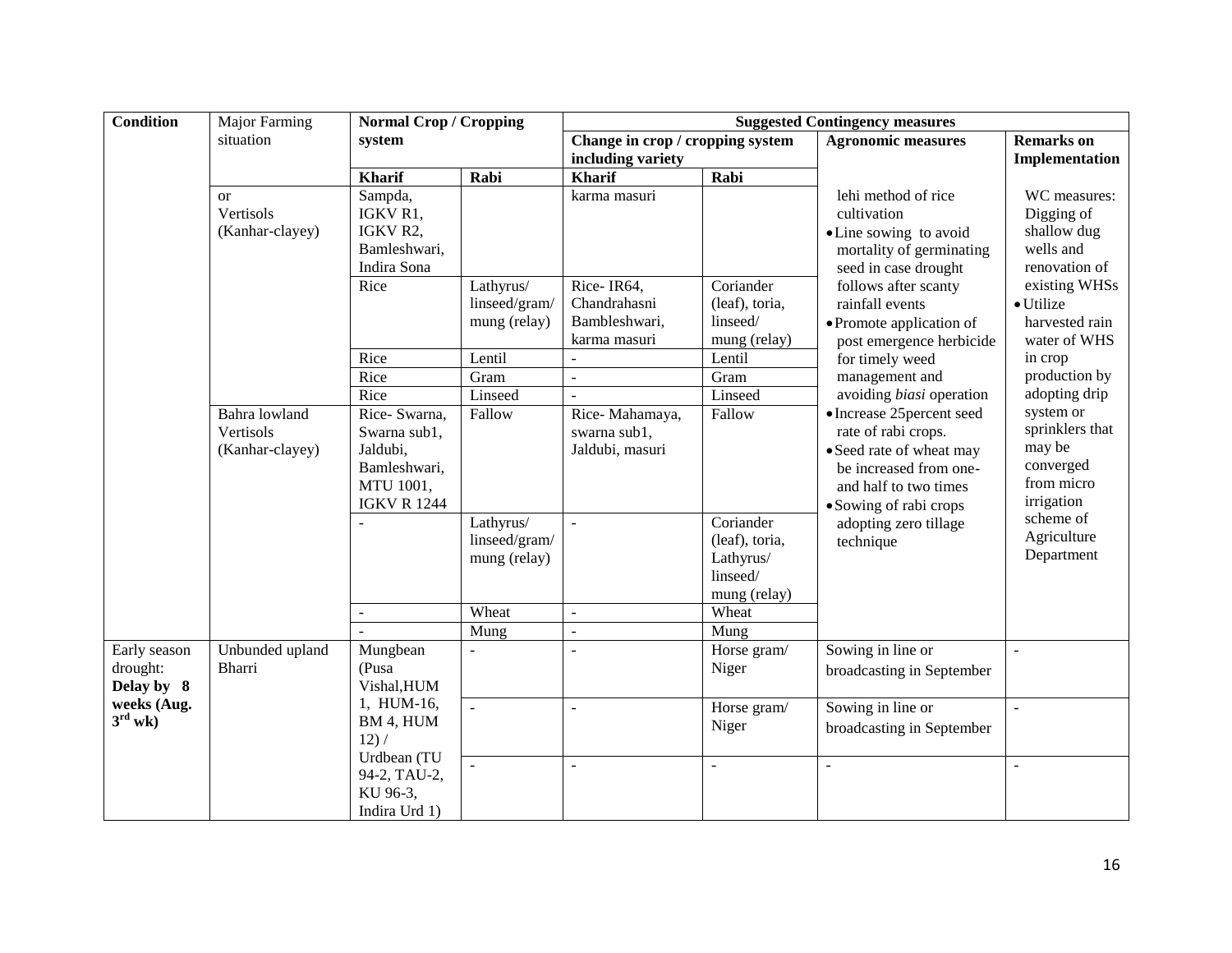| <b>Condition</b> | Major Farming                                | <b>Normal Crop / Cropping</b>                                                                                                                                                                                                                                    |                          | <b>Suggested Contingency measures</b>                                                            |                |                                                                                                                                     |                                                                        |  |
|------------------|----------------------------------------------|------------------------------------------------------------------------------------------------------------------------------------------------------------------------------------------------------------------------------------------------------------------|--------------------------|--------------------------------------------------------------------------------------------------|----------------|-------------------------------------------------------------------------------------------------------------------------------------|------------------------------------------------------------------------|--|
|                  | situation                                    | system                                                                                                                                                                                                                                                           |                          | Change in crop / cropping system<br>including variety                                            |                | <b>Agronomic measures</b>                                                                                                           | <b>Remarks</b> on<br>Implementation                                    |  |
|                  |                                              | <b>Kharif</b>                                                                                                                                                                                                                                                    | Rabi                     | <b>Kharif</b>                                                                                    | Rabi           |                                                                                                                                     |                                                                        |  |
|                  |                                              | Pigeonpea                                                                                                                                                                                                                                                        |                          |                                                                                                  |                |                                                                                                                                     |                                                                        |  |
|                  |                                              | (ICPL87,                                                                                                                                                                                                                                                         |                          |                                                                                                  |                |                                                                                                                                     |                                                                        |  |
|                  |                                              | JKM189,                                                                                                                                                                                                                                                          |                          |                                                                                                  |                |                                                                                                                                     |                                                                        |  |
|                  |                                              | <b>UPAS 120,</b>                                                                                                                                                                                                                                                 |                          |                                                                                                  |                |                                                                                                                                     |                                                                        |  |
|                  |                                              | BDN 2,                                                                                                                                                                                                                                                           |                          |                                                                                                  |                |                                                                                                                                     |                                                                        |  |
|                  |                                              | Rajivlochan)                                                                                                                                                                                                                                                     |                          |                                                                                                  |                |                                                                                                                                     |                                                                        |  |
|                  |                                              | Groundnut                                                                                                                                                                                                                                                        | $\overline{\phantom{a}}$ | Mung                                                                                             | $\sim$         | 25 % higher seed rate                                                                                                               | $\blacksquare$                                                         |  |
|                  | Bundeded upland<br>Bharri                    | Rice<br>Danteshwari,<br>Samleshwari,<br>Purnima,<br>Annda<br>Maize-<br>Hishell, P<br>3785, Bio<br>9681, 900M,<br>Seedtech<br>2324, Pro<br>4640, DMH<br>117, Pro Agro-<br>4212 PEM 1,<br>$VH -$<br>9,17HQPM-1<br><b>NMH-731NK-</b><br>30, NMH-<br>803KMH-<br>3426 | $\blacksquare$           | Mung(pusa vishal,<br>pragya, Hum1,<br>pairimung)<br>Pigeonpea(ICPL87,<br>Rajivlochan.<br>Maruti) | $\sim$         | Mixed or intercropping of<br>pigeonpea and mung (4:2)<br>or sesamum and mung<br>(4:2)                                               | $\overline{a}$                                                         |  |
|                  | Midland Inceptisol<br>(Matasi-Sandy<br>loam) | Rice-<br>MTU1010,<br>IR64, IR 36,<br>Indira Barani<br>Dhan 1,<br>Chandrahasni,                                                                                                                                                                                   | $\equiv$                 | Rice-Indira barani<br>dhan-1,<br>Samleshwari,<br>Danteshwari,<br>purnima                         | $\blacksquare$ | • Promote direct Line<br>seeding of rice and<br>discourage transplanting<br>• Sowing of sprouted seed<br>(lai-chaupa) adopting lehi | • Linkage with<br>RKVY for<br>supply of<br>tractor and<br>animal drawn |  |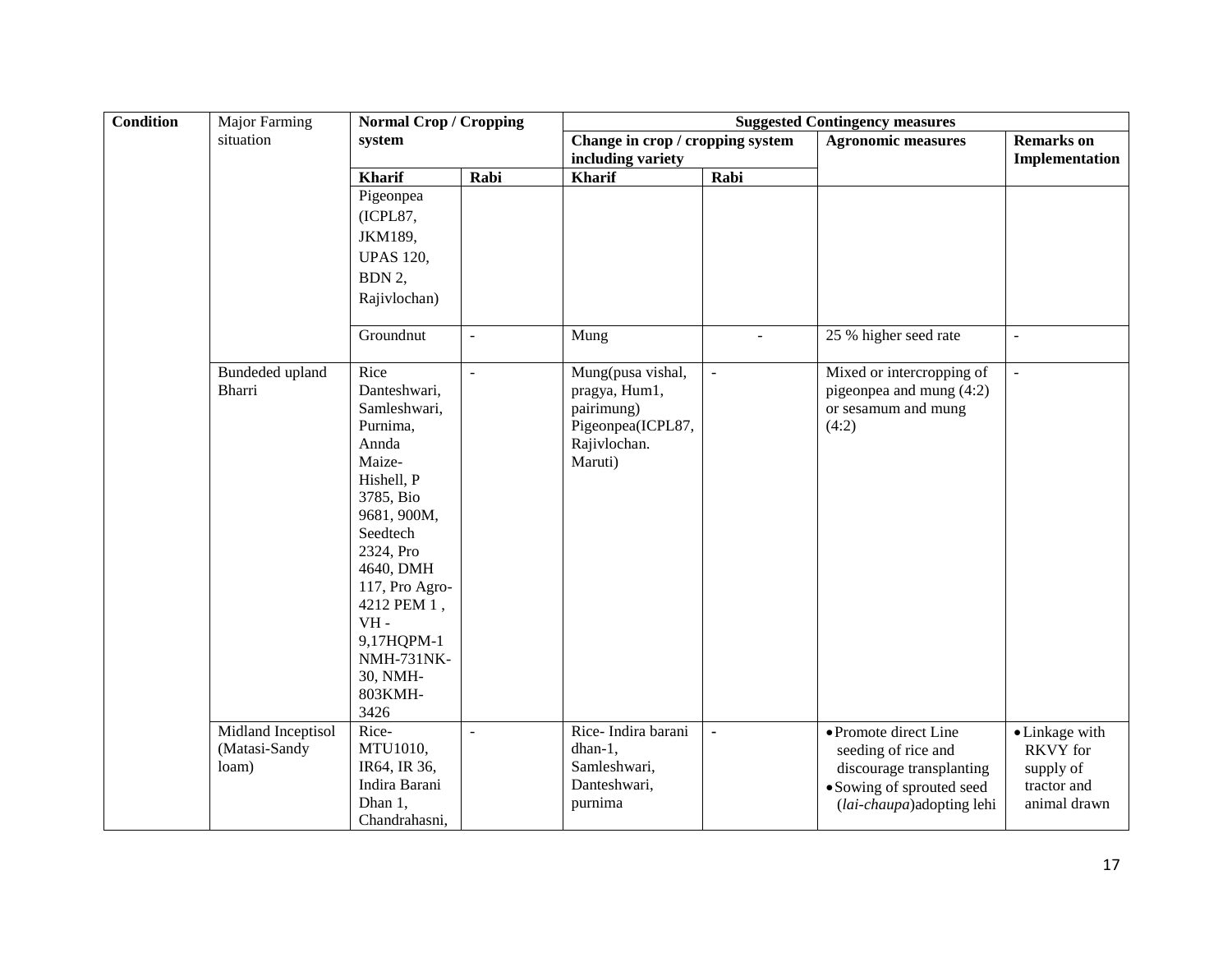| <b>Condition</b> | <b>Major Farming</b>        | <b>Normal Crop / Cropping</b>   |               | <b>Suggested Contingency measures</b>                 |                 |                                                   |                                     |
|------------------|-----------------------------|---------------------------------|---------------|-------------------------------------------------------|-----------------|---------------------------------------------------|-------------------------------------|
|                  | situation                   | system                          |               | Change in crop / cropping system<br>including variety |                 | <b>Agronomic measures</b>                         | <b>Remarks</b> on<br>Implementation |
|                  |                             | <b>Kharif</b>                   | Rabi          | <b>Kharif</b>                                         | Rabi            |                                                   |                                     |
|                  |                             | Samleshwari                     |               |                                                       |                 | method of rice                                    | seed drill for                      |
|                  | Shallow Lowland<br>Alfisols | Rice-<br>Mahamaya, s            | ÷,            | Rice-IR64,<br>Chandrahasni                            | $\overline{a}$  | cultivation<br>• Promote application of           | line sowing<br>• Linkage with       |
|                  | (Dorsa-clay loam)           | swarna.                         |               | Bambleshwari,                                         |                 | post emergence herbicide                          | <b>MNREGA</b> for                   |
|                  | $\alpha$<br>Vertisols       | Sampda,<br>IGKV R <sub>1</sub>  |               | karma masuri                                          |                 | for timely weed<br>management and                 | WC measures:<br>Digging of          |
|                  | (Kanhar-clayey)             | IGKV R2,                        |               |                                                       |                 | avoiding biasi operation                          | shallow dug                         |
|                  |                             | Bamleshwari,<br>Indira Sona     |               |                                                       |                 | • Increase 25 percent seed<br>rate of rabi crops. | wells and<br>renovation of          |
|                  |                             | Rice                            | Lathyrus/     | Rice-IR64,                                            | $\overline{a}$  | • Seed rate of wheat                              | existing WHSs                       |
|                  |                             |                                 | linseed/gram/ | Chandrahasni                                          |                 | increased from one-and                            | • Utilize                           |
|                  |                             |                                 | mung (relay)  | Bambleshwari,                                         |                 | half to two times                                 | harvested rain                      |
|                  |                             |                                 |               | karma masuri                                          |                 | • Sowing of rabi crops                            | water of WHS                        |
|                  |                             | Rice                            | Lentil        |                                                       | Lentil          | adopting zero tillage                             | in crop                             |
|                  |                             | Rice                            | Gram          | $\sim$                                                | Gram            | technique                                         | production by                       |
|                  |                             | Rice                            | Linseed       |                                                       | Linseed         |                                                   | adopting drip                       |
|                  | Bahra lowland               | Rice- Swarna,                   | Fallow        | Rice-Mahamaya,                                        | Fallow          |                                                   | system or                           |
|                  | Vertisols                   | Swarna sub1,                    |               | swarna sub1,                                          |                 |                                                   | sprinklers that<br>may be           |
|                  | (Kanhar-clayey)             | Jaldubi,                        |               | Jaldubi, masuri                                       |                 |                                                   | converged                           |
|                  |                             | Bamleshwari,                    |               |                                                       |                 |                                                   | from micro                          |
|                  |                             | MTU 1001,<br><b>IGKV R 1244</b> |               |                                                       |                 |                                                   | irrigation                          |
|                  |                             |                                 | Lathyrus/     | $\overline{a}$                                        | $\sim$          |                                                   | scheme of                           |
|                  |                             |                                 | linseed/gram/ |                                                       |                 |                                                   | Agriculture                         |
|                  |                             |                                 | mung (relay)  |                                                       |                 |                                                   | Department                          |
|                  |                             |                                 | Wheat         |                                                       | Wheat           |                                                   |                                     |
|                  |                             |                                 | Mung          |                                                       | Mung/           |                                                   |                                     |
|                  |                             |                                 |               |                                                       | Fieldpea        |                                                   |                                     |
|                  |                             |                                 |               |                                                       | /Coriander      |                                                   |                                     |
|                  |                             |                                 |               |                                                       | $(leaf)/$ toria |                                                   |                                     |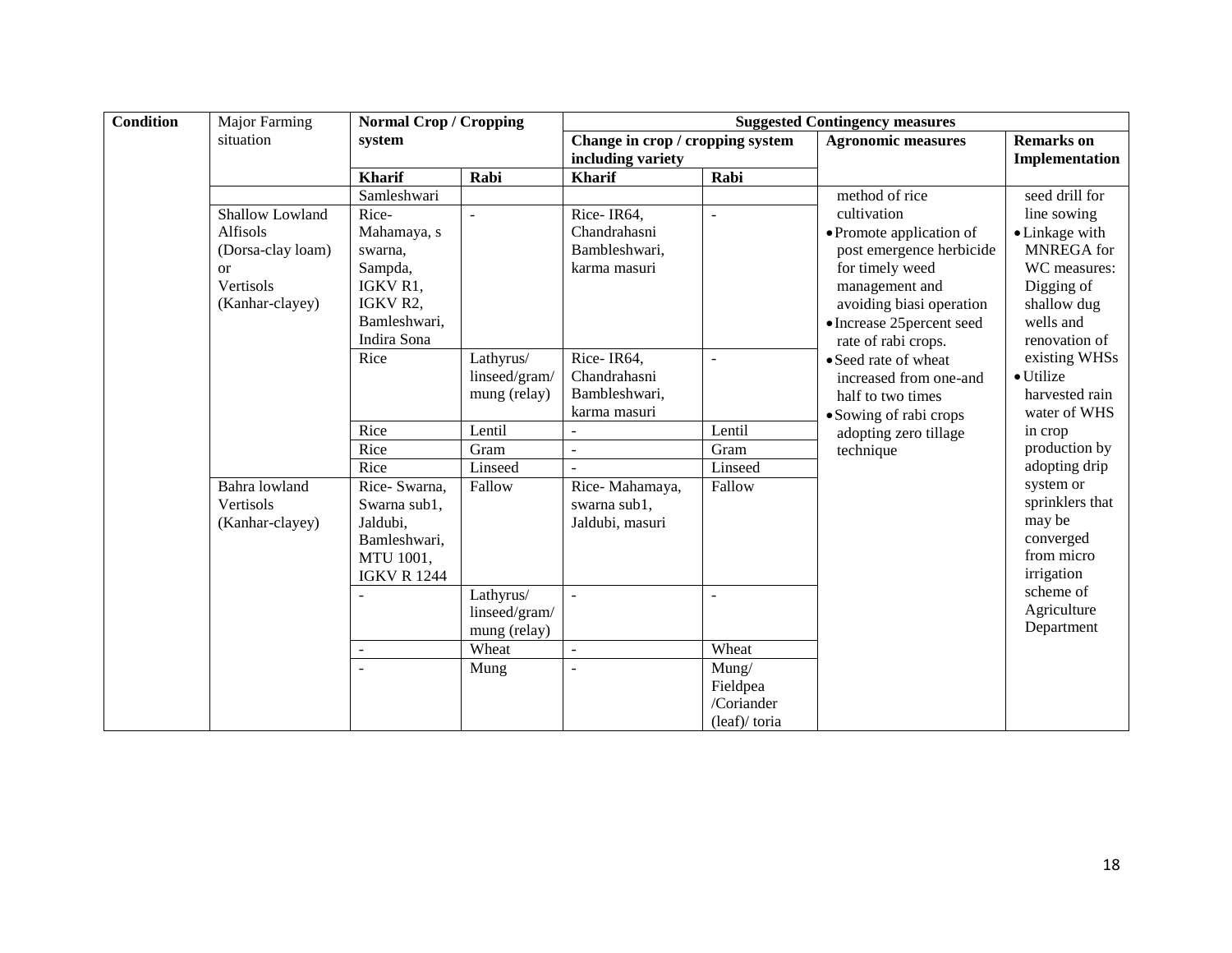| Condition                                                                                                                       | <b>Major Farming</b>                                                                   | Normal Crop/                                                                                                                                                                                                                                                                                              | <b>Suggested Contingency measures</b>                                                                                                                                                                                 |                                                                                                                                                                                                                                                                                |                                                                                                                                                   |
|---------------------------------------------------------------------------------------------------------------------------------|----------------------------------------------------------------------------------------|-----------------------------------------------------------------------------------------------------------------------------------------------------------------------------------------------------------------------------------------------------------------------------------------------------------|-----------------------------------------------------------------------------------------------------------------------------------------------------------------------------------------------------------------------|--------------------------------------------------------------------------------------------------------------------------------------------------------------------------------------------------------------------------------------------------------------------------------|---------------------------------------------------------------------------------------------------------------------------------------------------|
|                                                                                                                                 | situation                                                                              | <b>Cropping</b>                                                                                                                                                                                                                                                                                           | <b>Crop management</b>                                                                                                                                                                                                | Soil nutrient & moisture                                                                                                                                                                                                                                                       | <b>Remarks</b> on                                                                                                                                 |
|                                                                                                                                 |                                                                                        | system                                                                                                                                                                                                                                                                                                    |                                                                                                                                                                                                                       | conservation measures                                                                                                                                                                                                                                                          | Implementation                                                                                                                                    |
| <b>Normal onset</b><br>followed by 15-20<br>days dry spell<br>after sowing<br>leading to poor<br>germination/crop<br>stand etc. | Unbunded upland<br>Bharri<br>Bundeded upland<br>Bharri                                 | Mungbean (Pusa Vishal, HUM 1,<br>HUM-16, BM 4, HUM 12) /<br>Urdbean (TU 94-2, TAU-2, KU 96-<br>3, Indira Urd 1)<br>Pigeonpea (ICPL87, JKM189,<br>UPAS 120, BDN 2, Rajivlochan)<br>Mung / Urd and rabi Hoursegram/<br>Niger<br>Rice-Danteshwari, Samleshwari,<br>Purnima, Annda<br>Mung(pusa vishal, Hum1) | • Gap filling<br>Resowing in line<br>when very poor<br>population<br>Increase the seed rate                                                                                                                           | mulch<br>Mulching with paddy<br>$\bullet$<br>straw or use plastic<br>mulch or other locally<br>available material<br>Compartmental<br>$\bullet$<br>bunding, Ridge and<br>Furrows, Tied ridges<br>to conserve rainwater<br>during kharif for<br>regular sowing of rabi<br>crops | • Linkage with<br>RKVY / NFSM /<br>state seed<br>corporation for<br>timely supply of<br>seed of suitable<br>varieties of upland<br>crops and rice |
|                                                                                                                                 | Midland<br>Inceptisol<br>(Matasi-Sandy<br>loam)                                        | Rice- MTU1010, IR64, IR 36,<br>Indira Barani Dhan 1,<br>Chandrahasni, Samleshwari                                                                                                                                                                                                                         | • Gap filling or<br>• Resowing of dry seed                                                                                                                                                                            |                                                                                                                                                                                                                                                                                |                                                                                                                                                   |
|                                                                                                                                 | Shallow Lowland<br>Alfisols<br>(Dorsa-clay loam)<br>or<br>Vertisols<br>(Kanhar-clayey) | Rice-Mahamaya, swarna, Sampda,<br>IGKV R1, IGKV R2, Bamleshwari,<br>Indira Sona<br>Rice-Lathyrus/linseed/gram/<br>mung (relay)<br>Rice-lentil/gram/linseed                                                                                                                                                | • Gap filling<br>• Sowing of sprouted<br>seed (lai-<br>chaupa)adopting lehi<br>method of rice<br>cultivation<br>• Sowing of relatively<br>early varieties like<br>IR64, Chandrahasni<br>Bambleshwari, karma<br>masuri |                                                                                                                                                                                                                                                                                |                                                                                                                                                   |
|                                                                                                                                 | Bahra lowland<br>Vertisols<br>(Kanhar-clayey)                                          | Rice- Swarna, Swarna sub1,<br>Jaldubi, Bamleshwari, MTU 1001,<br><b>IGKV R 1244</b><br>Rice-Lathyrus/linseed/gram/<br>mung (relay)<br>Rice-wheat/ mung                                                                                                                                                    | • Gap filling<br>• Sowing of sprouted<br>seed (lai-<br><i>chaupa</i> ) adopting lehi<br>method of rice<br>cultivation<br>• Sowing of relatively<br>early varieties like                                               |                                                                                                                                                                                                                                                                                |                                                                                                                                                   |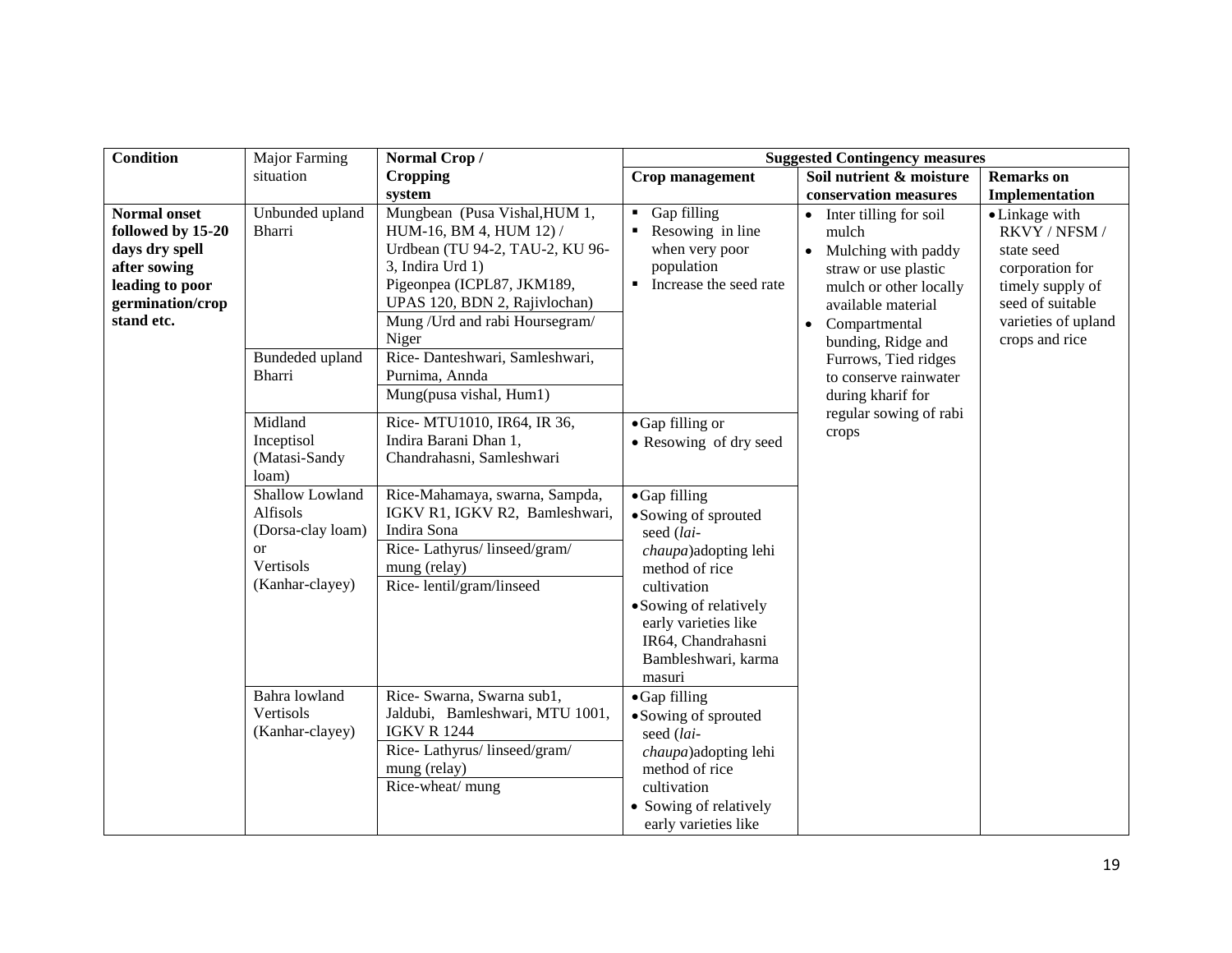| <b>Condition</b>                                                                                                         | <b>Major Farming</b>                                                                              | Normal Crop/                                                                                                                                                                                | <b>Suggested Contingency measures</b>                                                                            |                                                                                                                                |                                                                                                                         |  |  |
|--------------------------------------------------------------------------------------------------------------------------|---------------------------------------------------------------------------------------------------|---------------------------------------------------------------------------------------------------------------------------------------------------------------------------------------------|------------------------------------------------------------------------------------------------------------------|--------------------------------------------------------------------------------------------------------------------------------|-------------------------------------------------------------------------------------------------------------------------|--|--|
|                                                                                                                          | situation                                                                                         | <b>Cropping</b>                                                                                                                                                                             | Crop management                                                                                                  | Soil nutrient & moisture                                                                                                       | <b>Remarks</b> on                                                                                                       |  |  |
|                                                                                                                          |                                                                                                   | system                                                                                                                                                                                      |                                                                                                                  | conservation measures                                                                                                          | Implementation                                                                                                          |  |  |
|                                                                                                                          |                                                                                                   |                                                                                                                                                                                             | Mahamaya, swarna<br>sub1, Jaldubi, masuri                                                                        |                                                                                                                                |                                                                                                                         |  |  |
| Mid season drought<br>(long dry spell,<br>consecutive 2<br>weeks rainless<br>$(>2.5$ mm) period):<br>At vegetative stage | Unbunded upland<br>Bharri                                                                         | Mungbean (Pusa Vishal, HUM 1,<br>HUM-16, BM 4, HUM 12) /<br>Urdbean (TU 94-2, TAU-2, KU 96-<br>3, Indira Urd 1)<br>Pigeonpea (ICPL87, JKM189,<br>UPAS 120, BDN 2, Rajivlochan)<br>Groundnut | Weeding and protection<br>against sucking pests<br>Avoid top dressing of                                         | Inter tilling for soil<br>mulch<br>Mulching with paddy<br>straw or use plastic<br>mulch or other locally<br>available material | • Linkage with<br>Agriculture<br>Department<br>/RKVY for supply<br>of interculture<br>implements for<br>interculture in |  |  |
|                                                                                                                          | Bundeded upland<br>Bharri                                                                         | Rice-Danteshwari, Samleshwari,<br>Purnima, Annda                                                                                                                                            | urea                                                                                                             |                                                                                                                                | upland crops                                                                                                            |  |  |
|                                                                                                                          |                                                                                                   | Mung (Pusa Vishal, HUM 1, HUM-<br>16, BM 4, HUM 12)                                                                                                                                         | Weeding and protection<br>against insect and pests                                                               |                                                                                                                                |                                                                                                                         |  |  |
|                                                                                                                          | Midland<br>Inceptisol<br>(Matasi-Sandy<br>loam)                                                   | Rice- MTU1010, IR64, IR 36,<br>Indira Barani Dhan 1,<br>Chandrahasni, Samleshwari                                                                                                           | • Weeding and<br>protection against<br>insect and pests<br>• Avoid top dressing of                               | •Compartmental bunding,<br>Ridge and Furrows,<br>Tied ridges to conserve<br>rainwater during kharif                            | • Linkage with<br>micro irrigation<br>scheme of<br>Agriculture                                                          |  |  |
|                                                                                                                          | Shallow Lowland<br>Alfisols<br>(Dorsa-clay loam)<br><sub>or</sub><br>Vertisols<br>(Kanhar-clayey) | Rice-Mahamaya, s<br>swarna, Sampda, IGKV R1, IGKV<br>R2, Bamleshwari, Indira Sona<br>Rice-Lathyrus/linseed/gram/mung<br>(relay-Pragya, Pairy Mung)<br>Rice-lentil/ gram/ linseed            | urea<br>• Supplemental irrigation<br>from water harvesting<br>structures using micro<br>irrigation i.e. drip and | for regular sowing of<br>rabi crops<br>• Sowing of rabi crops<br>adopting zero tillage<br>technique                            | Department for<br>supply of drip<br>system and<br>sprinklers                                                            |  |  |
|                                                                                                                          | Bahra lowland<br>Vertisols<br>(Kanhar-clayey)                                                     | Rice- Swarna, Swarna sub1,<br>Jaldubi, Bamleshwari, MTU 1001,<br><b>IGKV R 1244</b>                                                                                                         | sprinklers                                                                                                       |                                                                                                                                |                                                                                                                         |  |  |
|                                                                                                                          |                                                                                                   | Rice-Lathyrus/linseed/gram/<br>mung (relay)<br>Rice-wheat/mung                                                                                                                              |                                                                                                                  |                                                                                                                                |                                                                                                                         |  |  |
| <b>Mid season</b>                                                                                                        | Unbunded upland                                                                                   | Mungbean (Pusa Vishal, HUM 1,                                                                                                                                                               | Weeding and protection                                                                                           | Mulching                                                                                                                       | • Linkage with                                                                                                          |  |  |
| drought (long dry                                                                                                        | Bharri                                                                                            | HUM-16, BM 4, HUM 12) /                                                                                                                                                                     | against insect and pests                                                                                         | Inter tilling                                                                                                                  | Agriculture                                                                                                             |  |  |
| spell, consecutive                                                                                                       |                                                                                                   | Urdbean (TU 94-2, TAU-2, KU 96-                                                                                                                                                             |                                                                                                                  |                                                                                                                                | Department                                                                                                              |  |  |
| 2 weeks rainless                                                                                                         |                                                                                                   | 3, Indira Urd 1)                                                                                                                                                                            |                                                                                                                  |                                                                                                                                |                                                                                                                         |  |  |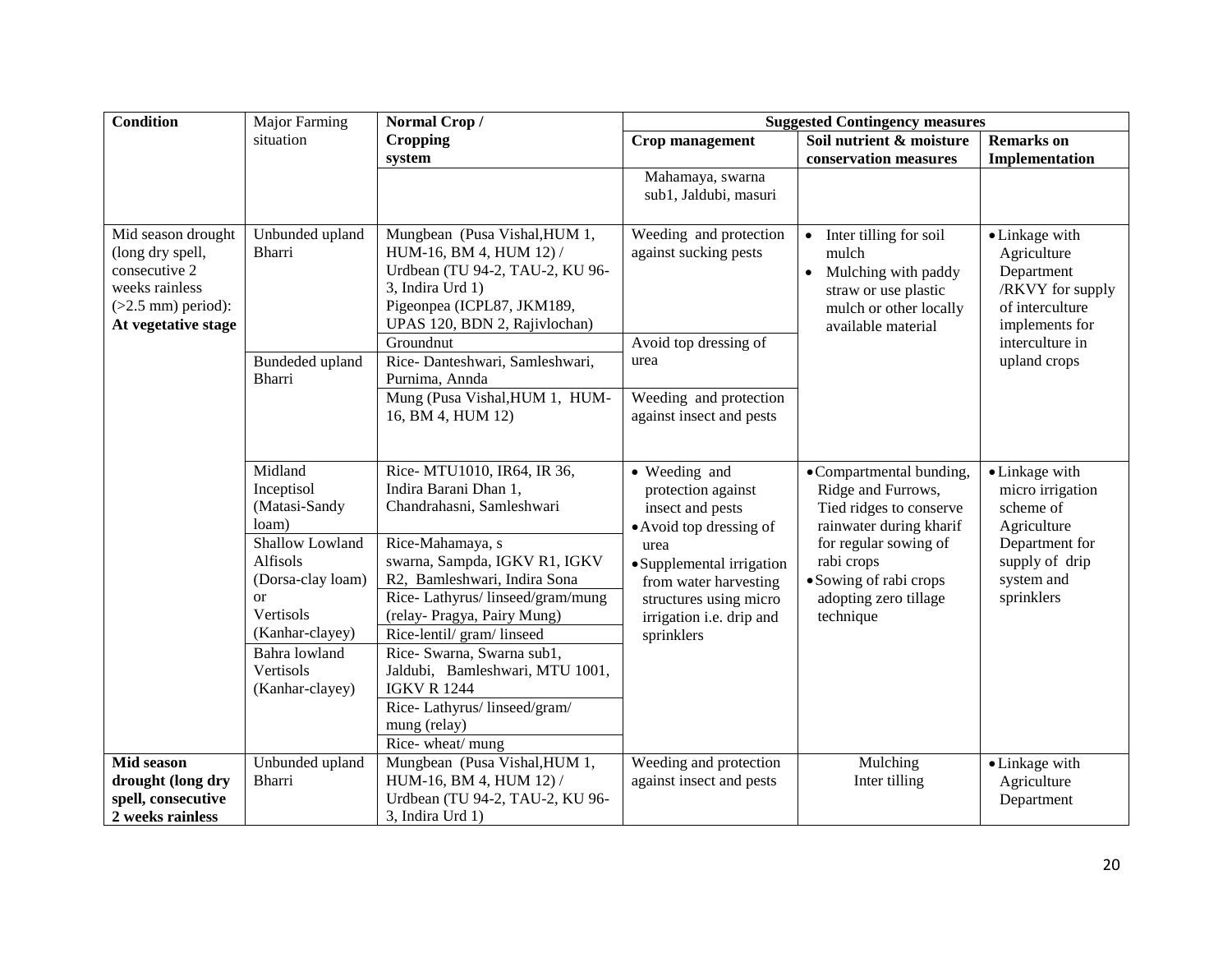| <b>Condition</b>                                            | Major Farming                                                                                                                                  | Normal Crop/                                                                                                                                                                                                                                                                                                | <b>Suggested Contingency measures</b>                                                           |                                                                                                                                                                                                                                 |                                                                                                                         |
|-------------------------------------------------------------|------------------------------------------------------------------------------------------------------------------------------------------------|-------------------------------------------------------------------------------------------------------------------------------------------------------------------------------------------------------------------------------------------------------------------------------------------------------------|-------------------------------------------------------------------------------------------------|---------------------------------------------------------------------------------------------------------------------------------------------------------------------------------------------------------------------------------|-------------------------------------------------------------------------------------------------------------------------|
|                                                             | situation                                                                                                                                      | <b>Cropping</b>                                                                                                                                                                                                                                                                                             | Crop management                                                                                 | Soil nutrient & moisture                                                                                                                                                                                                        | <b>Remarks</b> on                                                                                                       |
|                                                             |                                                                                                                                                | system                                                                                                                                                                                                                                                                                                      |                                                                                                 | conservation measures                                                                                                                                                                                                           | Implementation                                                                                                          |
| $(>2.5$ mm)<br>period): At<br>flowering/fruiting            |                                                                                                                                                | Pigeonpea (ICPL87, JKM189,<br>UPAS 120, BDN 2, Rajivlochan)<br>Groundnut                                                                                                                                                                                                                                    |                                                                                                 |                                                                                                                                                                                                                                 | /RKVY for supply<br>of interculture<br>implements for                                                                   |
| stage                                                       | Bundeded upland<br>Bharri                                                                                                                      | Rice-Danteshwari, Samleshwari,<br>Purnima, Annda<br>Mung(Pusa Vishal, HUM 1, HUM-<br>16, BM 4, HUM 12)                                                                                                                                                                                                      |                                                                                                 |                                                                                                                                                                                                                                 | interculture in<br>upland crops                                                                                         |
|                                                             | Midland<br>Inceptisol<br>(Matasi-Sandy<br>loam)                                                                                                | Rice- MTU1010, IR64, IR 36,<br>Indira Barani Dhan 1,<br>Chandrahasni, Samleshwari                                                                                                                                                                                                                           | • Weeding and protection<br>against insect and pests<br>• Supplemental<br>irrigation from water | • Compartmental bunding,<br>Ridge and Furrows,<br>Tied ridges to conserve<br>rainwater during kharif                                                                                                                            | • Linkage with<br>micro irrigation<br>scheme of<br>Agriculture                                                          |
|                                                             | Shallow Lowland<br>Alfisols<br>(Dorsa-clay loam)<br><b>or</b><br>Vertisols<br>(Kanhar-clayey)<br>Bahra lowland<br>Vertisols<br>(Kanhar-clayey) | Rice-Mahamaya, s<br>swarna, Sampda, IGKV R1, IGKV<br>R2, Bamleshwari, Indira Sona<br>Rice-Lathyrus/linseed/gram/<br>fieldpea<br>mung (relay)<br>Rice-lentil/ gram/ linseed/ safflower<br>Rice- Swarna, Swarna sub1,<br>Jaldubi, Bamleshwari, MTU 1001,<br><b>IGKV R 1244</b><br>Rice-Lathyrus/linseed/gram/ | harvesting structures<br>using micro irrigation<br>i.e. drip and sprinklers                     | for regular sowing of<br>rabi crops<br>• Increase 25 percent seed<br>rate of rabi crops.<br>• Seed rate of wheat<br>increased from one-and<br>half to two times<br>• Sowing of rabi crops<br>adopting zero tillage<br>technique | Department for<br>supply of drip<br>system and<br>sprinklers                                                            |
|                                                             |                                                                                                                                                | mung (relay)<br>Rice-wheat/mung                                                                                                                                                                                                                                                                             |                                                                                                 |                                                                                                                                                                                                                                 |                                                                                                                         |
| <b>Terminal drought</b><br>(Early withdrawal<br>of monsoon) | Unbunded upland<br>Bharri                                                                                                                      | Mungbean (Pusa Vishal, HUM 1,<br>HUM-16, BM 4, HUM 12) /<br>Urdbean (TU 94-2, TAU-2, KU 96-<br>3, Indira Urd 1)<br>Pigeonpea (ICPL87, JKM189,<br>UPAS 120, BDN 2, Rajivlochan)<br>Groundnut                                                                                                                 | • Harvest mature plants<br>• Thin out plant<br>population                                       | Mulching<br>Inter tilling                                                                                                                                                                                                       | • Linkage with<br>Agriculture<br>Department<br>/RKVY for supply<br>of interculture<br>implements for<br>interculture in |
|                                                             | Bundeded upland<br>Bharri                                                                                                                      | Rice-Danteshwari, Samleshwari,<br>Purnima, Annda<br>Rice and rabi Hoursegram/<br>Niger                                                                                                                                                                                                                      | Life saving irrigation if<br>available                                                          |                                                                                                                                                                                                                                 | upland crops                                                                                                            |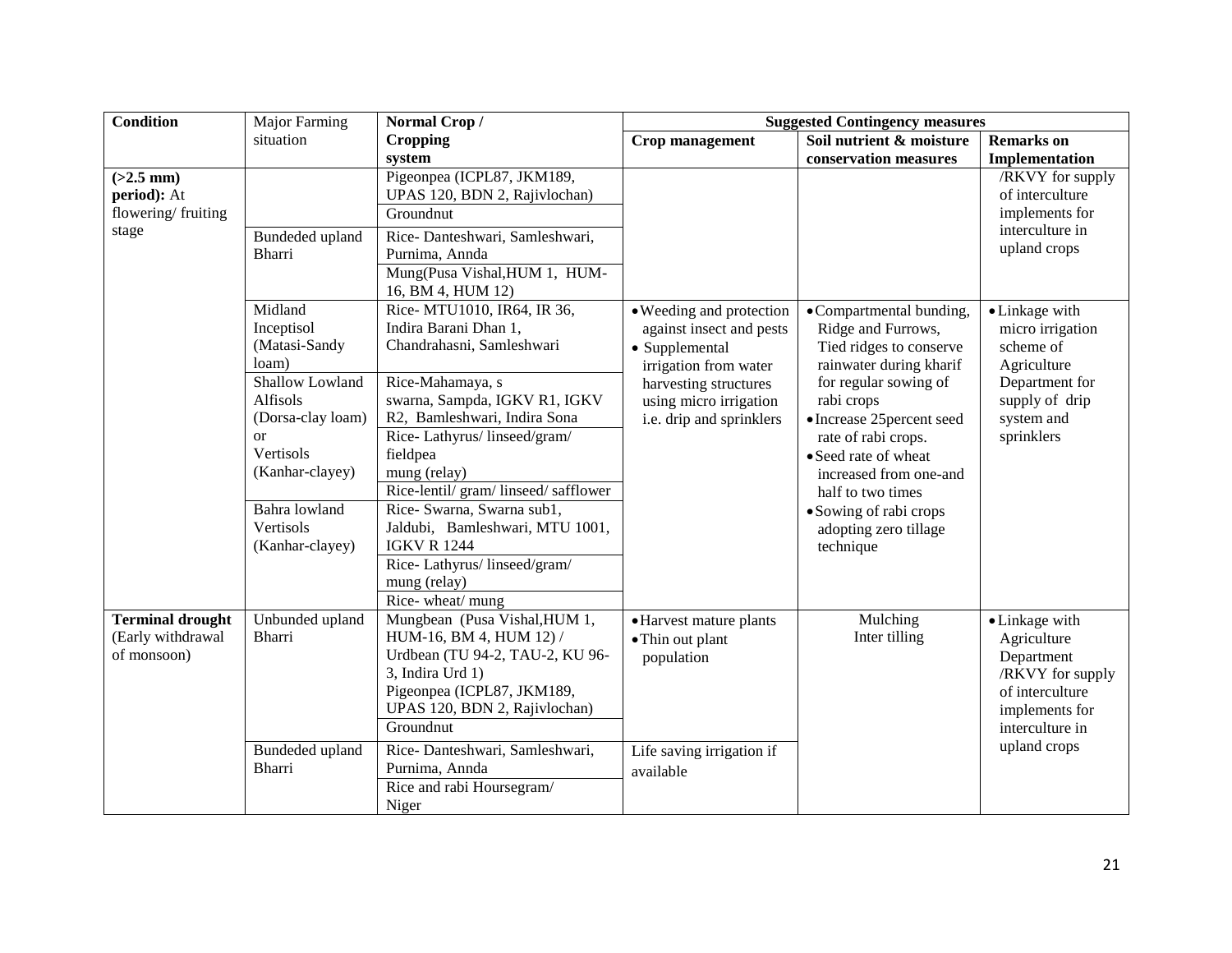| <b>Condition</b> | Major Farming<br>Normal Crop/<br><b>Suggested Contingency measures</b>                                 |                                                                                                                                                                            |                                                                                                      |                                                                                                                                                               |                                                                             |
|------------------|--------------------------------------------------------------------------------------------------------|----------------------------------------------------------------------------------------------------------------------------------------------------------------------------|------------------------------------------------------------------------------------------------------|---------------------------------------------------------------------------------------------------------------------------------------------------------------|-----------------------------------------------------------------------------|
|                  | situation                                                                                              | <b>Cropping</b>                                                                                                                                                            | Crop management                                                                                      | Soil nutrient & moisture                                                                                                                                      | <b>Remarks</b> on                                                           |
|                  |                                                                                                        | system                                                                                                                                                                     |                                                                                                      | conservation measures                                                                                                                                         | Implementation                                                              |
|                  |                                                                                                        | Mung (pusa vishal, Hum1)                                                                                                                                                   | Harvest mature plants                                                                                |                                                                                                                                                               |                                                                             |
|                  |                                                                                                        |                                                                                                                                                                            | Thin out plant<br>population                                                                         |                                                                                                                                                               |                                                                             |
|                  | Midland<br>Inceptisol<br>(Matasi-Sandy                                                                 | Rice- MTU1010, IR64, IR 36,<br>Indira Barani Dhan 1,<br>Chandrahasni, Samleshwari                                                                                          | • Weeding and protection<br>against insect and pests<br>• Supplemental                               | • Compartmental bunding,<br>Ridge and Furrows,<br>Tied ridges to conserve<br>rainwater during kharif                                                          | • Linkage with<br>micro irrigation<br>scheme of                             |
|                  | loam)<br>Shallow Lowland<br><b>Alfisols</b><br>(Dorsa-clay loam)<br>to<br>Vertisols<br>(Kanhar-clayey) | Rice-Mahamaya, s<br>swarna, Sampda, IGKV R1, IGKV<br>R2, Bamleshwari, Indira Sona<br>Rice-Lathyrus/linseed/gram/<br>fieldpea<br>mung (relay)<br>Rice-lentil/ gram/ linseed | irrigation from water<br>harvesting structures<br>using micro irrigation<br>i.e. drip and sprinklers | for regular sowing of<br>rabi crops<br>• Seed rate of wheat<br>increased from one-and<br>half to two times<br>• Sowing of rabi crops<br>adopting zero tillage | Agriculture<br>Department for<br>supply of drip<br>system and<br>sprinklers |
|                  | Bahra lowland<br>Vertisols<br>(Kanhar-clayey)                                                          | Rice- Swarna, Swarna sub1,<br>Jaldubi, Bamleshwari, MTU 1001,<br><b>IGKV R 1244</b><br>Rice-Lathyrus/linseed/gram/<br>mung (relay)<br>Rice-wheat/mung                      |                                                                                                      | technique                                                                                                                                                     |                                                                             |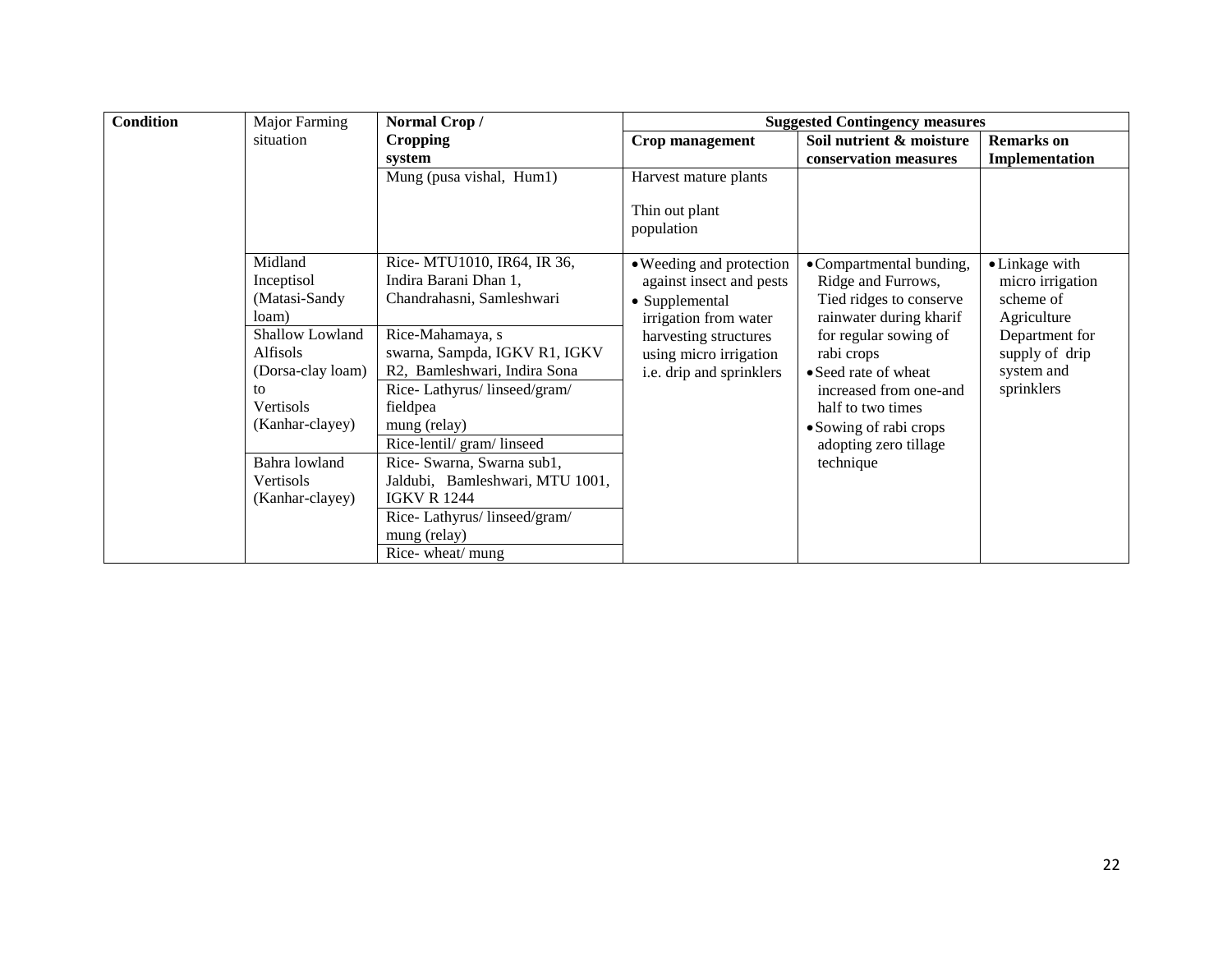## **2.1.2 Drought - Irrigated situation**

| <b>Condition</b>    | Major Farming     | Normal Crop/                      | <b>Suggested Contingency measures</b> |                                     |                         |  |
|---------------------|-------------------|-----------------------------------|---------------------------------------|-------------------------------------|-------------------------|--|
|                     | situation         | <b>Cropping</b>                   | Change in                             | <b>Agronomic measures</b>           | <b>Remarks</b> on       |  |
|                     |                   | system                            | crop/cropping system                  |                                     | Implementation          |  |
| Delayed release of  | Unbunded upland   | Mungbean (Pusa Vishal, HUM 1,     | No change                             |                                     | • Linkage with          |  |
| water in canals due | <b>Bharri</b>     | HUM-16, BM 4, HUM 12) /           |                                       |                                     | RKVY / NFSM /           |  |
| to low rainfall     |                   | Urdbean (TU 94-2, TAU-2, KU 96-   |                                       |                                     | IWMP/ micro             |  |
|                     |                   | 3, Indira Urd 1)                  |                                       |                                     | irrigation schemes      |  |
|                     |                   | Pigeonpea (ICPL87, JKM189,        |                                       |                                     | for construction of     |  |
|                     |                   | UPAS 120, BDN 2, Rajivlochan)     |                                       |                                     | shallow tube wells      |  |
|                     |                   | Groundnut                         | No change                             |                                     | and WHS                 |  |
|                     | Bunded upland     | Rice-Danteshwari, Samleshwari,    | Mung(pusa vishal,                     |                                     | including farm          |  |
|                     | Bharri            | Purnima, Annda                    | Hum1)                                 |                                     | ponds for               |  |
|                     |                   | Rice and rabi Hoursegram          |                                       |                                     | conjunctive use of      |  |
|                     |                   |                                   |                                       |                                     | water in canal          |  |
|                     | Midland           | Rice- MTU1010, IR64, IR 36,       |                                       | Direct seeding of rice<br>$\bullet$ | command                 |  |
|                     | Inceptisol        | Indira Barani Dhan 1,             |                                       | preferably in line                  | $\bullet$ Compartmental |  |
|                     | (Matasi-Sandy     | Chandrahasni, Samleshwari         |                                       | In case of failure of<br>$\bullet$  | bunding, Ridge          |  |
|                     | loam)             |                                   |                                       | crop or poor crop stand             | and Furrows, Tied       |  |
|                     | Shallow Lowland   | Rice-Mahamaya, s                  |                                       | then Sowing of                      | ridges to conserve      |  |
|                     | Alfisols          | swarna, Sampda, IGKV R1, IGKV     |                                       | sprouted seed (lai-                 | rainwater during        |  |
|                     | (Dorsa-clay loam) | R2, Bamleshwari, Indira Sona      |                                       | chaupa) adopting lehi               | kharif for regular      |  |
|                     | or                | Rice-Lathyrus/linseed/gram/       |                                       | method of rice                      | sowing of rabi          |  |
|                     | Vertisols         | mung (relay)                      |                                       | cultivation                         | crops                   |  |
|                     | (Kanhar-clayey)   | Rice-lentil/gram/linseed/fieldpea |                                       | If seedlings raised for             |                         |  |
|                     | Bahra lowland     | Rice- Swarna, Swarna sub1,        |                                       | transplanting then it               |                         |  |
|                     | Vertisols         | Jaldubi, Bamleshwari, MTU 1001,   |                                       | should be done with                 |                         |  |
|                     | (Kanhar-clayey)   | <b>IGKV R 1244</b>                |                                       | rainwater or from other             |                         |  |
|                     |                   | Rice-Lathyrus/linseed/gram/       |                                       | sources of water                    |                         |  |
|                     |                   | mung (relay)                      |                                       | • Weed control by                   |                         |  |
|                     |                   | Rice-wheat/mung                   |                                       | herbicide and avoid                 |                         |  |
|                     |                   |                                   |                                       | biasi operation                     |                         |  |
|                     |                   |                                   |                                       |                                     |                         |  |
| Limited release of  | Unbunded upland   | Mungbean (Pusa Vishal, HUM 1,     | No change                             |                                     | • Linkage with          |  |
| water in canals due | <b>Bharri</b>     | HUM-16, BM 4, HUM 12) /           |                                       |                                     | RKVY / NFSM /           |  |
| to low rainfall     |                   | Urdbean (TU 94-2, TAU-2, KU 96-   |                                       |                                     | IWMP/ micro             |  |
|                     |                   | 3, Indira Urd 1)                  |                                       |                                     |                         |  |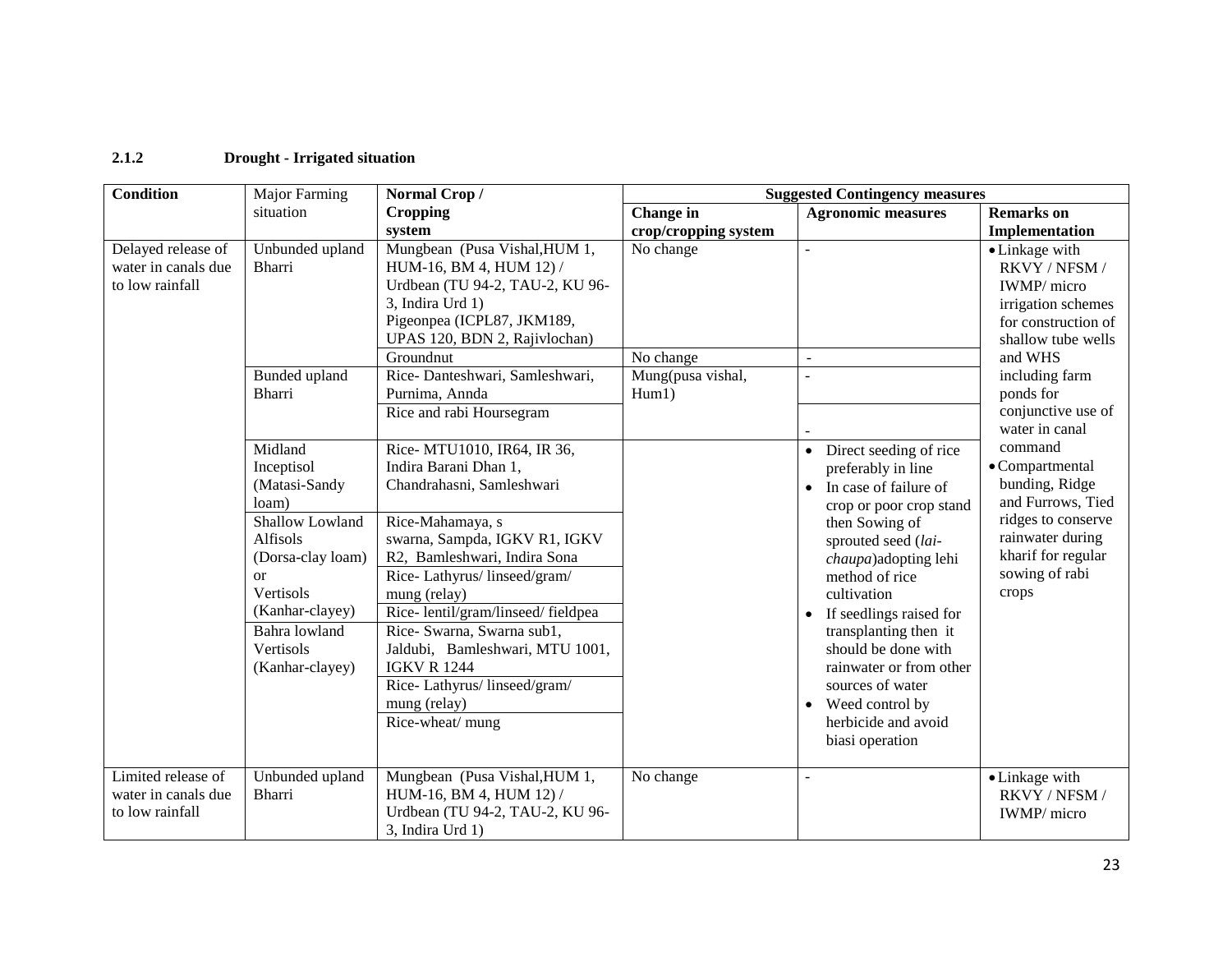| <b>Condition</b>                                                          | Major Farming                                                     | Normal Crop/                                                                                                    | <b>Suggested Contingency measures</b>                               |                                                                                                   |                                                                        |
|---------------------------------------------------------------------------|-------------------------------------------------------------------|-----------------------------------------------------------------------------------------------------------------|---------------------------------------------------------------------|---------------------------------------------------------------------------------------------------|------------------------------------------------------------------------|
|                                                                           | situation                                                         | <b>Cropping</b>                                                                                                 | Change in                                                           | <b>Agronomic measures</b>                                                                         | <b>Remarks</b> on                                                      |
|                                                                           |                                                                   | system                                                                                                          | crop/cropping system                                                |                                                                                                   | Implementation                                                         |
|                                                                           |                                                                   | Pigeonpea (ICPL87, JKM189,<br>UPAS 120, BDN 2, Rajivlochan)                                                     |                                                                     |                                                                                                   | irrigation schemes<br>for construction of                              |
|                                                                           |                                                                   | Groundnut                                                                                                       | No change                                                           | $\sim$                                                                                            | shallow tube wells                                                     |
|                                                                           | Bundeded upland<br>Bharri                                         | Rice-Danteshwari, Samleshwari,<br>Purnima, Annda<br>Rice and rabi Hoursegram                                    | Mung(pusa vishal,<br>Hum1)                                          |                                                                                                   | and WHS<br>including farm<br>ponds for                                 |
|                                                                           |                                                                   |                                                                                                                 |                                                                     |                                                                                                   | conjunctive use of                                                     |
|                                                                           | Midland<br>Inceptisol<br>(Matasi-Sandy<br>loam)                   | Rice- MTU1010, IR64, IR 36,<br>Indira Barani Dhan 1,<br>Chandrahasni, Samleshwari                               | Rice-Indira barani dhan-<br>1, Samleshwari,<br>Danteshwari, purnima | Direct seeding of rice<br>$\bullet$<br>preferably dry seeding<br>in line<br>In case of failure of | water in canal<br>command<br>• Linkage with<br>RKVY / NFSM /           |
|                                                                           | Shallow Lowland<br>Alfisols<br>(Dorsa-clay loam)<br><sub>or</sub> | Rice-Mahamaya, s<br>swarna, Sampda, IGKV R1, IGKV<br>R2, Bamleshwari, Indira Sona                               | Rice-IR64,<br>Chandrahasni<br>Bambleshwari, karma<br>masuri         | crop or poor crop stand<br>then Sowing of<br>sprouted seed (lai-<br>chaupa)adopting lehi          | IWMP/ micro<br>irrigation schemes<br>for supply of<br>micro irrigation |
|                                                                           | Vertisols<br>(Kanhar-clayey)                                      | Rice-Lathyrus/linseed/gram/<br>mung (relay)<br>Rice-lentil/gram/linseed/fieldpea                                |                                                                     | method of rice<br>cultivation<br>Avoid transplanting of                                           | systems                                                                |
|                                                                           | Bahra lowland<br>Vertisols<br>(Kanhar-clayey)                     | Rice- Swarna, Swarna sub1,<br>Jaldubi, Bamleshwari, MTU 1001,<br><b>IGKV R 1244</b>                             | Rice-Mahamaya,<br>swarna, Sampda, IGKV<br>R1, IGKV R2, IGKV R       | rice<br>Weed control by<br>$\bullet$<br>herbicide and avoid                                       |                                                                        |
|                                                                           |                                                                   | Rice-Lathyrus/linseed/gram/<br>mung (relay)<br>Rice-wheat/ mung                                                 | 1244, Bamleshwari                                                   | biasi operation                                                                                   |                                                                        |
| Non release of<br>water in canals<br>under delayed onset<br>of monsoon in | Unbunded upland<br><b>Bharri</b>                                  | Mungbean (Pusa Vishal, HUM 1,<br>HUM-16, BM 4, HUM 12) /<br>Urdbean (TU 94-2, TAU-2, KU 96-<br>3, Indira Urd 1) | No change                                                           |                                                                                                   | • Linkage with<br>RKVY / NFSM /<br>IWMP/micro<br>irrigation schemes    |
| catchment                                                                 |                                                                   | Mung / Urd and rabi Hoursegram                                                                                  | No change                                                           | $\overline{\phantom{a}}$                                                                          | for construction of<br>shallow tube wells                              |
|                                                                           |                                                                   | Groundnut                                                                                                       | No change                                                           | $\blacksquare$                                                                                    | and WHS                                                                |
|                                                                           | Bundeded upland<br><b>Bharri</b>                                  | Rice-Danteshwari, Samleshwari,<br>Purnima, Annda<br>Rice and rabi Horsegram                                     | Mung(pusa vishal,<br>Hum1)                                          | $\overline{\phantom{a}}$                                                                          | including farm<br>ponds for<br>conjunctive use of<br>water in canal    |
|                                                                           | Midland                                                           | Rice- MTU1010, IR64, IR 36,                                                                                     | Rice-Indira barani dhan-                                            | Direct seeding of rice<br>$\bullet$                                                               | command                                                                |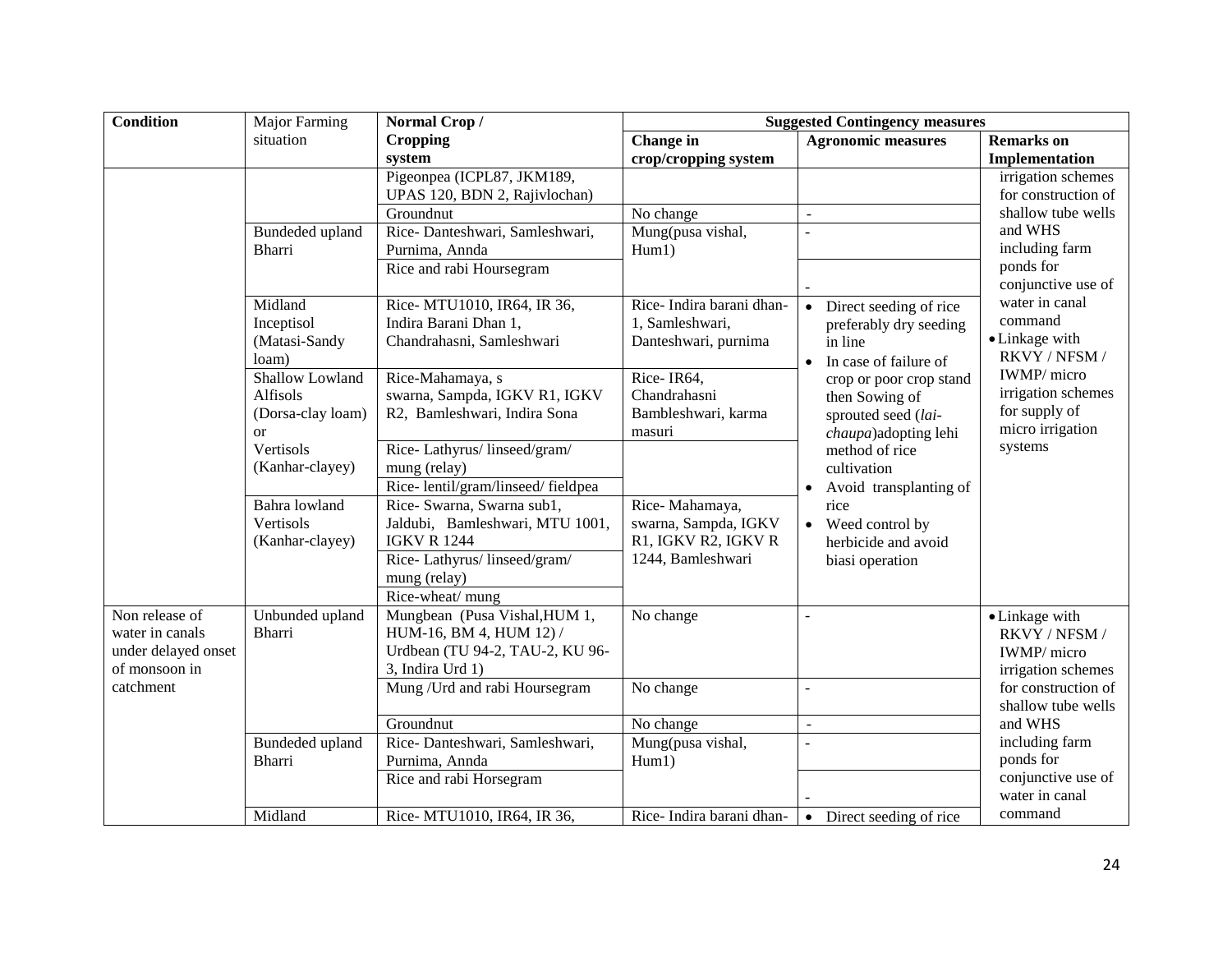| <b>Condition</b>  | Major Farming     | Normal Crop/                      | <b>Suggested Contingency measures</b> |                                     |                           |
|-------------------|-------------------|-----------------------------------|---------------------------------------|-------------------------------------|---------------------------|
|                   | situation         | <b>Cropping</b>                   | Change in                             | <b>Agronomic measures</b>           | <b>Remarks</b> on         |
|                   |                   | system                            | crop/cropping system                  |                                     | Implementation            |
|                   | Inceptisol        | Indira Barani Dhan 1,             | 1, Samleshwari,                       | preferably dry seeding              | • Linkage with            |
|                   | (Matasi-Sandy     | Chandrahasni, Samleshwari         | Danteshwari, purnima                  | in line                             | RKVY / NFSM /             |
|                   | loam)             |                                   |                                       | Avoid transplanting of              | IWMP/ micro               |
|                   | Shallow Lowland   | Rice-Mahamaya, s                  | Rice- MTU1010, IR64,                  | rice                                | irrigation schemes        |
|                   | Alfisols          | swarna, Sampda, IGKV R1, IGKV     | IR 36, Indira Barani                  | Weed control by<br>$\bullet$        | for supply of             |
|                   | (Dorsa-clay loam) | R2, Bamleshwari, Indira Sona      | Dhan 1, Chandrahasni,                 | herbicide and avoid                 | micro irrigation          |
|                   | <sub>or</sub>     |                                   | Samleshwari                           | biasi operation                     | systems                   |
|                   | Vertisols         | Rice-Lathyrus/linseed/gram/       |                                       | Supplemental<br>$\bullet$           |                           |
|                   | (Kanhar-clayey)   | mung (relay)                      |                                       | irrigation from WHS                 |                           |
|                   |                   | Rice-lentil/gram/linseed/fieldpea |                                       | using drip and                      |                           |
|                   | Bahra lowland     | Rice- Swarna, Swarna sub1,        | Rice-Mahamaya,                        | sprinklers                          |                           |
|                   | Vertisols         | Jaldubi, Bamleshwari, MTU 1001,   | swarna, Sampda, IGKV                  | Adopt zero tillage                  |                           |
|                   | (Kanhar-clayey)   | <b>IGKV R 1244</b>                | R1, IGKV R2, IGKV R                   | technique for sowing                |                           |
|                   |                   | Rice-Lathyrus/linseed/gram/       | 1244, Bamleshwari                     | of rabi crops                       |                           |
|                   |                   | mung (relay-Pragya)               |                                       |                                     |                           |
|                   |                   | Rice-wheat/ mung                  |                                       |                                     |                           |
| Lack of inflows   | Unbunded upland   | Mungbean (Pusa Vishal, HUM 1,     | No change                             |                                     | • Linkage with            |
| into tanks due to | <b>Bharri</b>     | HUM-16, BM 4, HUM 12) /           |                                       |                                     | RKVY / NFSM /             |
| insufficient      |                   | Urdbean (TU 94-2, TAU-2, KU 96-   |                                       |                                     | IWMP/ micro               |
| /delayed onset of |                   | 3, Indira Urd 1)                  |                                       |                                     | irrigation schemes        |
| monsoon           |                   | Pigeonpea (ICPL87, JKM189,        |                                       |                                     | for construction of       |
|                   |                   | UPAS 120, BDN 2, Rajivlochan)     |                                       | $\overline{a}$                      | shallow tube wells        |
|                   |                   | Mung / Urd and rabi Hoursegram    | No change                             |                                     | and WHS<br>including farm |
|                   | Bundeded upland   | Rice-Danteshwari, Samleshwari,    | Mung (pusa vishal,                    |                                     | ponds for                 |
|                   | <b>Bharri</b>     | Purnima, Annda                    | Hum1)                                 |                                     | conjunctive use of        |
|                   |                   | Rice and rabi Hoursegram          |                                       |                                     | water in canal            |
|                   |                   |                                   |                                       |                                     | command                   |
|                   | Midland           | Rice- MTU1010, IR64, IR 36,       | Rice-Indira barani dhan-              | Direct seeding of rice              | • Linkage with            |
|                   | Inceptisol        | Indira Barani Dhan 1,             | 1, Samleshwari,                       | preferably dry seeding              | RKVY / NFSM /             |
|                   | (Matasi-Sandy     | Chandrahasni, Samleshwari         | Danteshwari, purnima                  | in line                             | IWMP/ micro               |
|                   | loam)             |                                   |                                       | Avoid transplanting of<br>$\bullet$ | irrigation schemes        |
|                   | Shallow Lowland   | Rice-Mahamaya, s                  | Rice- MTU1010, IR64,                  | rice                                | for supply of             |
|                   | Alfisols          | swarna, Sampda, IGKV R1, IGKV     | IR 36, Indira Barani                  | • Weed control by                   | micro irrigation          |
|                   | (Dorsa-clay loam) | R2, Bamleshwari, Indira Sona      | Dhan 1, Chandrahasni,                 | herbicide and avoid                 | systems                   |
|                   | <b>or</b>         |                                   | Samleshwari                           |                                     |                           |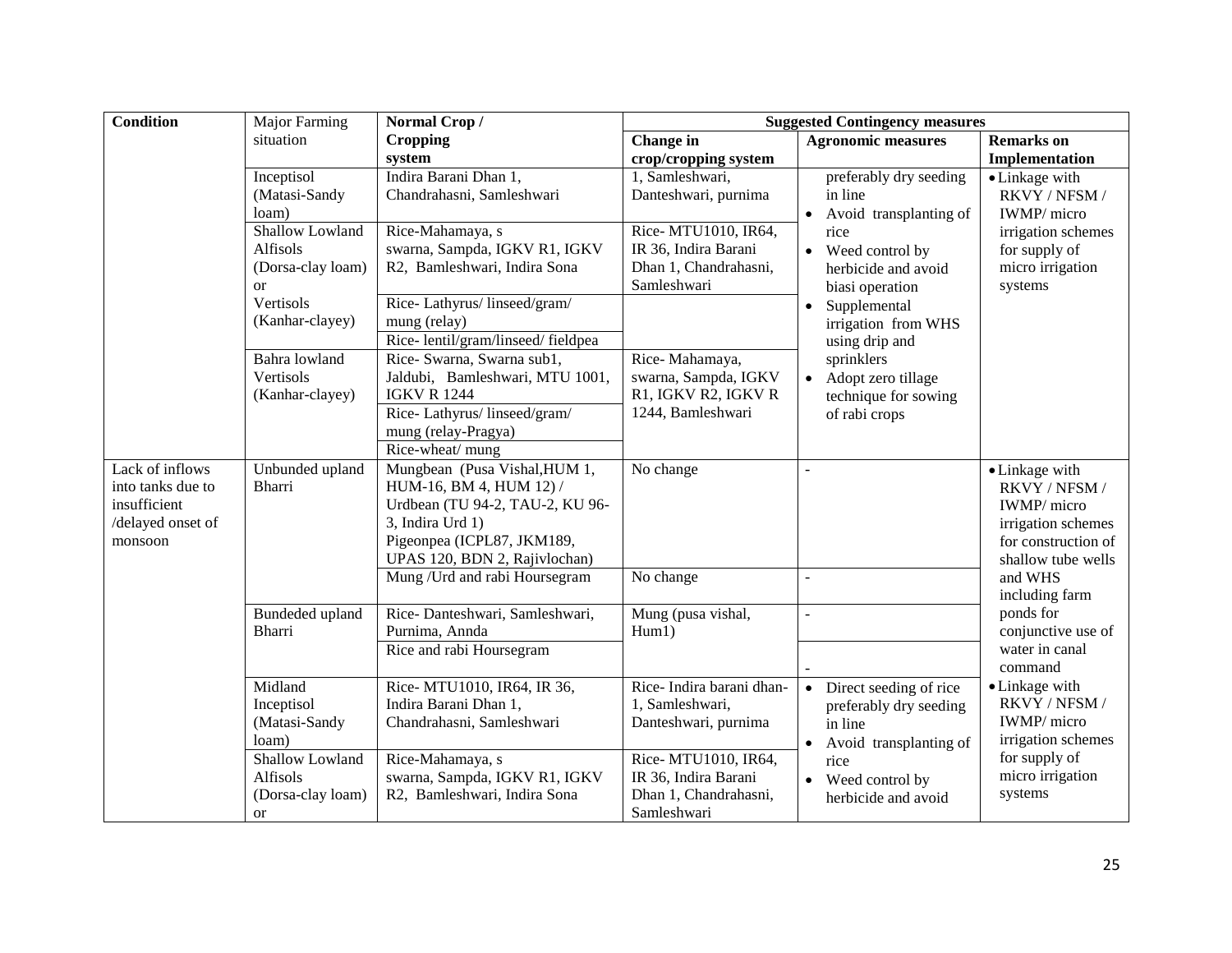| <b>Condition</b>    | <b>Major Farming</b> | Normal Crop/                      | <b>Suggested Contingency measures</b> |                                     |                     |
|---------------------|----------------------|-----------------------------------|---------------------------------------|-------------------------------------|---------------------|
|                     | situation            | <b>Cropping</b>                   | <b>Change</b> in                      | <b>Agronomic measures</b>           | <b>Remarks</b> on   |
|                     |                      | system                            | crop/cropping system                  |                                     | Implementation      |
|                     | Vertisols            | Rice-Lathyrus/linseed/gram/       |                                       | biasi operation                     |                     |
|                     | (Kanhar-clayey)      | mung (relay)                      |                                       | Supplemental<br>$\bullet$           |                     |
|                     | Bahra lowland        | Rice- Swarna, Swarna sub1,        | Rice-Mahamaya,                        | irrigation from WHS                 |                     |
|                     | Vertisols            | Jaldubi, Bamleshwari, MTU 1001,   | swarna, Sampda, IGKV                  | using drip and                      |                     |
|                     | (Kanhar-clayey)      | <b>IGKV R 1244</b>                | R1, IGKV R2, IGKV R                   | sprinklers                          |                     |
|                     |                      | Rice-Lathyrus/linseed/gram/       | 1244, Bamleshwari                     | Adopt zero tillage<br>$\bullet$     |                     |
|                     |                      | mung (relay)                      |                                       | technique for sowing                |                     |
|                     |                      |                                   |                                       | of rabi crops                       |                     |
| Insufficient        | Unbunded upland      | Mung (Relay- Pragya, Pairy mung)  | No change                             |                                     | • Linkage with      |
| groundwater         | <b>Bharri</b>        | Mung / Urd and rabi Hoursegram    | No change                             |                                     | RKVY / NFSM /       |
| recharge due to low |                      |                                   |                                       |                                     | IWMP/ micro         |
| rainfall            |                      | Groundnut                         | No change                             | ÷,                                  | irrigation schemes  |
|                     | Bundeded upland      | Rice-Danteshwari, Samleshwari,    | Pigeonpea(ICPL87,                     |                                     | for construction of |
|                     | Bharri               | Purnima, Annda                    | Rajivlochan. Maruti)                  |                                     | shallow tube wells  |
|                     | Midland              | Rice- MTU1010, IR64, IR 36,       |                                       | Direct seeding of rice<br>$\bullet$ | and WHS             |
|                     | Inceptisol           | Indira Barani Dhan 1,             |                                       | preferably dry seeding              | including farm      |
|                     | (Matasi-Sandy        | Chandrahasni, Samleshwari         |                                       | in line                             | ponds for           |
|                     | loam)                |                                   |                                       | Avoid transplanting<br>$\bullet$    | conjunctive use of  |
|                     | Shallow Lowland      | Rice-Mahamaya, s                  |                                       | Weed control by<br>$\bullet$        | water in canal      |
|                     | Alfisols             | swarna, Sampda, IGKV R1, IGKV     |                                       | herbicide and avoid                 | command             |
|                     | (Dorsa-clay loam)    | R2, Bamleshwari, Indira Sona      |                                       | biasi operation                     | • Linkage with      |
|                     | <b>or</b>            | Rice-Lathyrus/linseed/gram/       |                                       | Supplemental<br>$\bullet$           | RKVY / NFSM /       |
|                     | Vertisols            | mung (relay-Pragya, Pairy Mung)   |                                       | irrigation from WHS                 | IWMP/ micro         |
|                     | (Kanhar-clayey)      | Rice-lentil/gram/linseed/fieldpea |                                       | using drip and                      | irrigation schemes  |
|                     | Bahra lowland        | Rice- Swarna, Swarna sub1,        |                                       | sprinklers                          | for supply of       |
|                     | Vertisols            | Jaldubi, Bamleshwari, MTU 1001,   |                                       |                                     | micro irrigation    |
|                     | (Kanhar-clayey)      | <b>IGKV R 1244</b>                |                                       |                                     | systems             |
|                     |                      | Rice-Lathyrus (Relay)/            |                                       |                                     |                     |
|                     |                      | linseed/gram/                     |                                       |                                     |                     |
|                     |                      | mung (relay- Pragya, PairyMung)   |                                       |                                     |                     |
|                     |                      | Rice-wheat/mung/potato            |                                       |                                     |                     |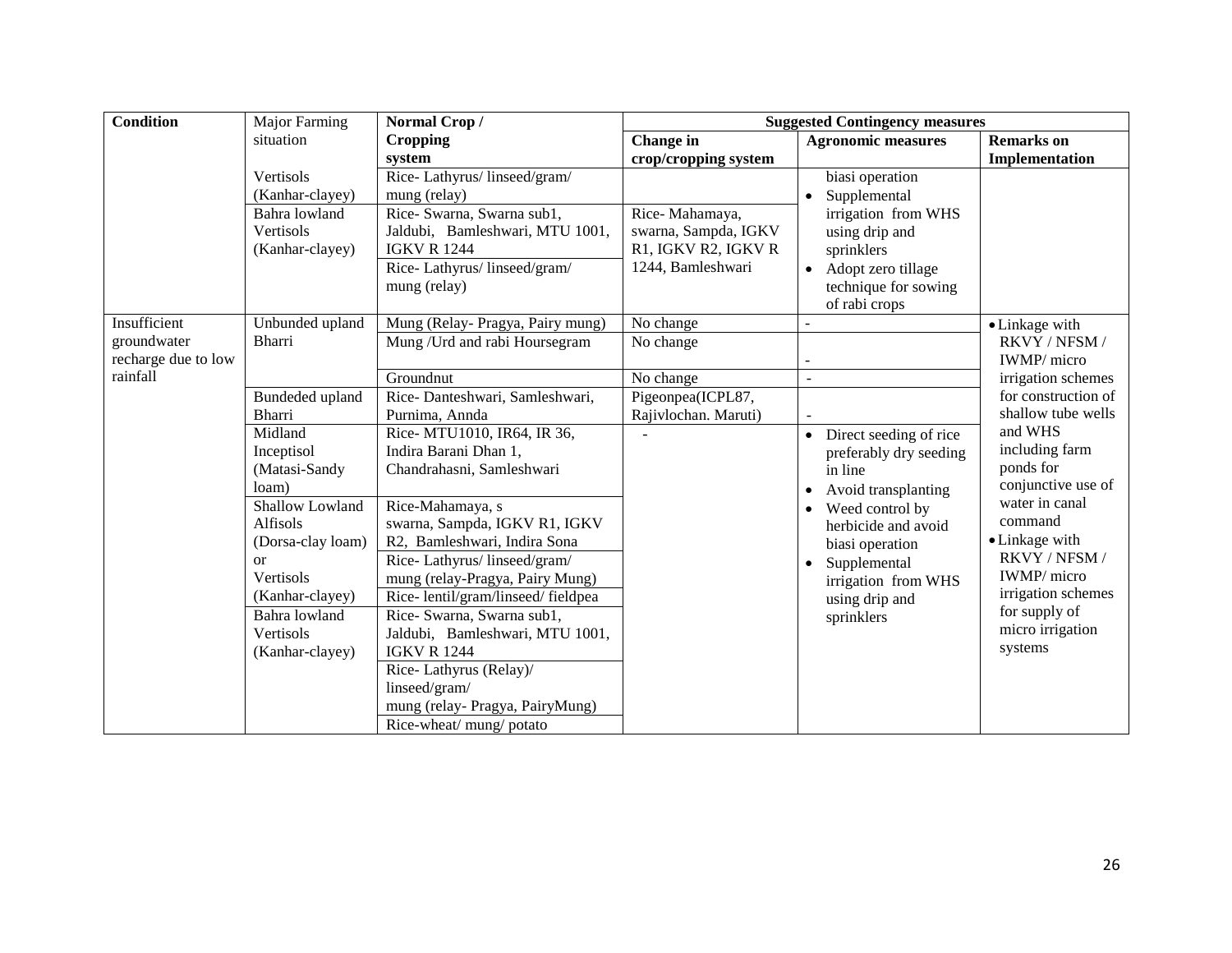## **2.2 Unusual rains (untimely, unseasonal etc)** (for both rainfed and irrigated situations)

| <b>Condition</b>           | <b>Suggested contingency measure</b>                                                 |                                                                                   |                                                                                                                                    |                                                                                                                                     |  |
|----------------------------|--------------------------------------------------------------------------------------|-----------------------------------------------------------------------------------|------------------------------------------------------------------------------------------------------------------------------------|-------------------------------------------------------------------------------------------------------------------------------------|--|
|                            | <b>Vegetative stage</b>                                                              | <b>Flowering stage</b>                                                            | Crop maturity stage                                                                                                                | Post harvest                                                                                                                        |  |
|                            |                                                                                      |                                                                                   | Continuous high rainfall in a short span leading to water logging or heavy rainfall coupled with high speed winds in a short span* |                                                                                                                                     |  |
| Urd/mung                   | Drain out excess water                                                               | Earthing up in maize                                                              | Picking of matured pods,<br>Harvesting and drying of cobs                                                                          | To cover produce with plastic sheet or shift<br>produces to farm shed                                                               |  |
| Groundnut/pigeon<br>pea    | Drain out excess water                                                               | Earthing in groundnut<br>Drain out excess water                                   | Drain out excess water,<br>Harvesting and drying<br>of plants                                                                      | To cover produce with plastic sheet or shift<br>produces to farm shed                                                               |  |
| Rice                       | Drain excess water                                                                   | Drain excess water                                                                | Drain excess water<br>Harvest the crop and put on bunds                                                                            | To cover produce with plastic sheet or shift<br>produces to farm shed                                                               |  |
| Rabi oilseed and<br>pulses | Drain excess water                                                                   | Drain excess water                                                                | Drain excess water<br>Harvest the crop and put on bunds                                                                            | To cover produce with plastic sheet or shift<br>produces to farm shed                                                               |  |
| Wheat                      | Surface drainage                                                                     | Surface drainage                                                                  | Surface drainage                                                                                                                   | To cover produce with plastic sheet or shift<br>produces to farm shed<br>To supply tarpaulin to farmers through<br><b>RKVY/NFSM</b> |  |
| Horticulture               |                                                                                      |                                                                                   |                                                                                                                                    |                                                                                                                                     |  |
| Tomato/brinjal             | Surface drainage,<br>earthing and fertilizer<br>application after water<br>drain out | Surface drainage, earthing<br>and fertilizer application<br>after water drain out | Surface drainage, picking up<br>matured fruits                                                                                     | $\sim$                                                                                                                              |  |
| Garlic/Onion               | Surface drainage                                                                     | Surface drainage                                                                  | Surface drainage                                                                                                                   | To cover produce with plastic sheet or shift<br>produces to farm shed<br>To supply tarpaulin to farmers through<br><b>RKVY/NFSM</b> |  |
|                            | Outbreak of pests and diseases due to unseasonal rains                               |                                                                                   |                                                                                                                                    |                                                                                                                                     |  |
| Urd/mung                   | Spraying of contact<br>insecticide for control<br>of caterpillar/color rot           | Spraying of contact<br>insecticide for control of<br>pest                         |                                                                                                                                    |                                                                                                                                     |  |
| Groundnut/pigeon<br>pea    | Spraying of contact<br>insecticide for control<br>of caterpillar/color rot           | Spraying of contact<br>insecticide for control of<br>pest                         |                                                                                                                                    |                                                                                                                                     |  |
| Rice                       | Spraying of insecticide<br>for control of stem<br>borer                              | Spraying of insecticide<br>for control of pest like<br>gundhibug                  |                                                                                                                                    |                                                                                                                                     |  |
| Rabi oilseed and<br>pulses | Spraying of insecticide<br>for control of aphid                                      | Spraying of insecticide<br>for control of insect                                  |                                                                                                                                    | L                                                                                                                                   |  |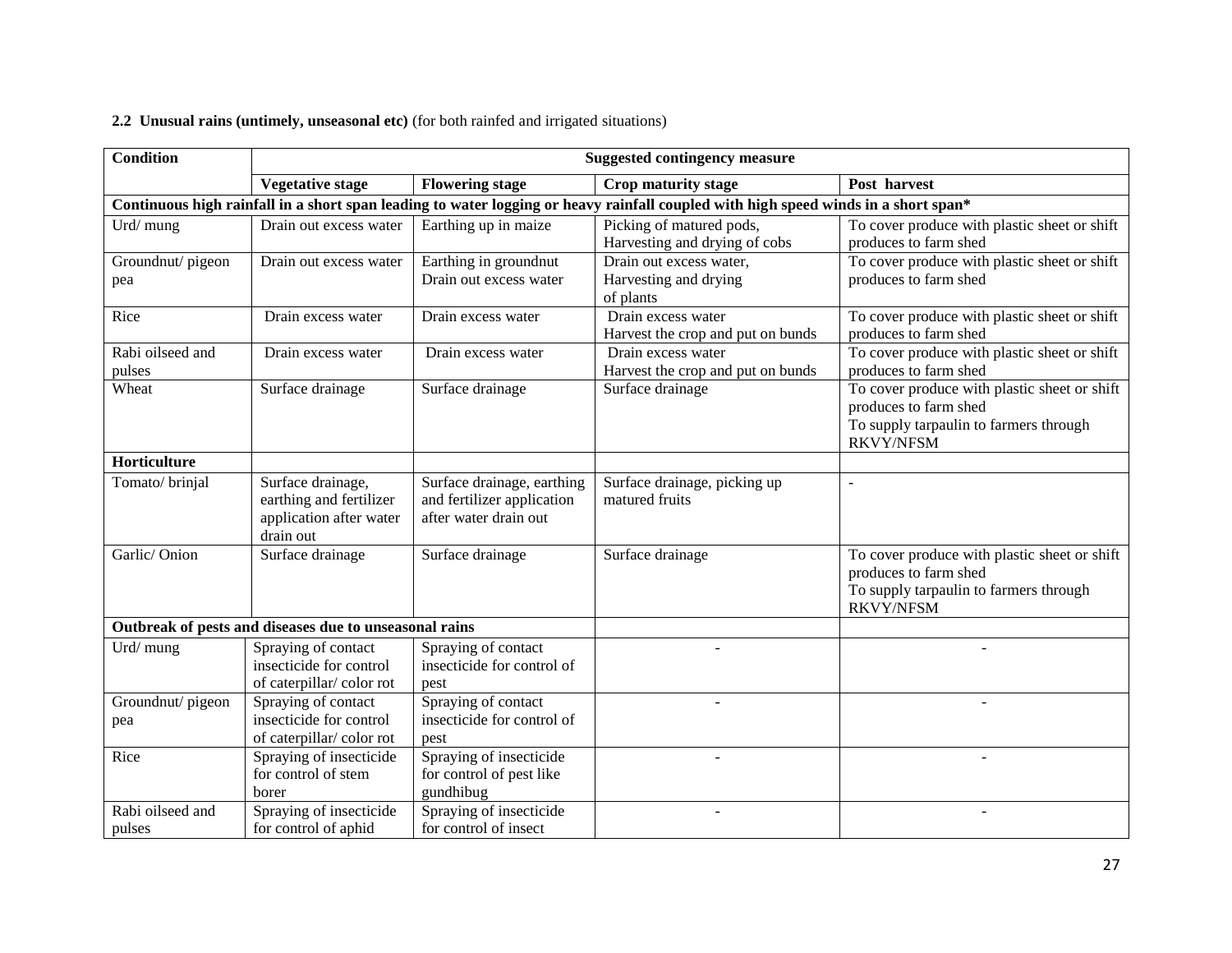| Wheat          | Spraying of insecticide  |                            |                                  |                                       |
|----------------|--------------------------|----------------------------|----------------------------------|---------------------------------------|
|                | for control of stem      |                            |                                  |                                       |
|                | borer                    |                            |                                  |                                       |
| Horticulture   |                          |                            |                                  |                                       |
| Tomato/brinjal | Spraying of contact      | Spraying of contact        | Harvest the fruit                |                                       |
|                | insecticide for control  | insecticide for control of |                                  |                                       |
|                | of caterpillar           | caterpillar/ fruit borer   |                                  |                                       |
|                | Stacking for protecting  | Stacking for protecting    |                                  |                                       |
|                | fungal diseases          | fungal diseases            |                                  |                                       |
| Mango          |                          | 0.2%<br>wettable<br>Spray  | Harvest at pre maturity stage    | Unripe fruit may be used for pickles. |
|                |                          | sulphur for<br>protection  |                                  |                                       |
|                |                          | against PM                 |                                  |                                       |
| Citrus         | Control citrus canker by | Control citrus canker by   | Control citrus canker by Copper  |                                       |
|                | Copper Oxy chloride      | Copper Oxy chloride $0.5$  | $\%$<br>0.5<br>Oxy chloride<br>& |                                       |
|                | $0.5 %$ & streptocycline | % & streptocycline 100     | streptocycline 100 ppm,          |                                       |
|                | $100$ ppm                | ppm                        | collect mature fruits            |                                       |

**2.3 Floods**

| <b>Condition</b>                                            |                          | <b>Suggested contingency measure</b> |                           |            |  |
|-------------------------------------------------------------|--------------------------|--------------------------------------|---------------------------|------------|--|
|                                                             | Seedling / nursery stage | <b>Vegetative stage</b>              | <b>Reproductive stage</b> | At harvest |  |
| Transient water logging/ partial<br>inundation <sup>1</sup> |                          |                                      |                           |            |  |
| Urd/ mung                                                   | Surface drainage         | Surface drainage                     | Surface drainage          |            |  |
| Groundnut/ pigeon pea                                       | Surface drainage         | Surface drainage                     | Surface drainage          |            |  |
| Rice                                                        | Surface drainage         | After draining apply urea            | Drain excess water        |            |  |
| Rabi oilseed and pulses                                     | Surface drainage         | Surface drainage                     | Surface drainage          |            |  |
| Wheat                                                       | Surface drainage         | Surface drainage                     | Surface drainage          |            |  |
| Horticulture                                                |                          |                                      |                           |            |  |
| Tomato/brinjal                                              | Surface drainage         | Surface drainage                     | Surface drainage          |            |  |
| Garlic/Onion                                                | Surface drainage         | Surface drainage                     | Surface drainage          |            |  |
| Mango                                                       | Surface drainage         | Surface drainage                     | Surface drainage          |            |  |
| Citrus                                                      | Surface drainage         | Surface drainage                     | Surface drainage          |            |  |
| Continuous submergence for more than 2 days <sup>2</sup>    |                          |                                      |                           |            |  |
| Urd/ mung                                                   | Surface drainage         | Surface drainage                     | Surface drainage          |            |  |
| Groundnut/ pigeon pea                                       | Surface drainage         | Surface drainage                     | Surface drainage          |            |  |
| Rice                                                        | Surface drainage         | After draining apply urea            | Drain excess water        |            |  |
| Rabi oilseed and pulses                                     | Surface drainage         | Surface drainage                     | Surface drainage          |            |  |